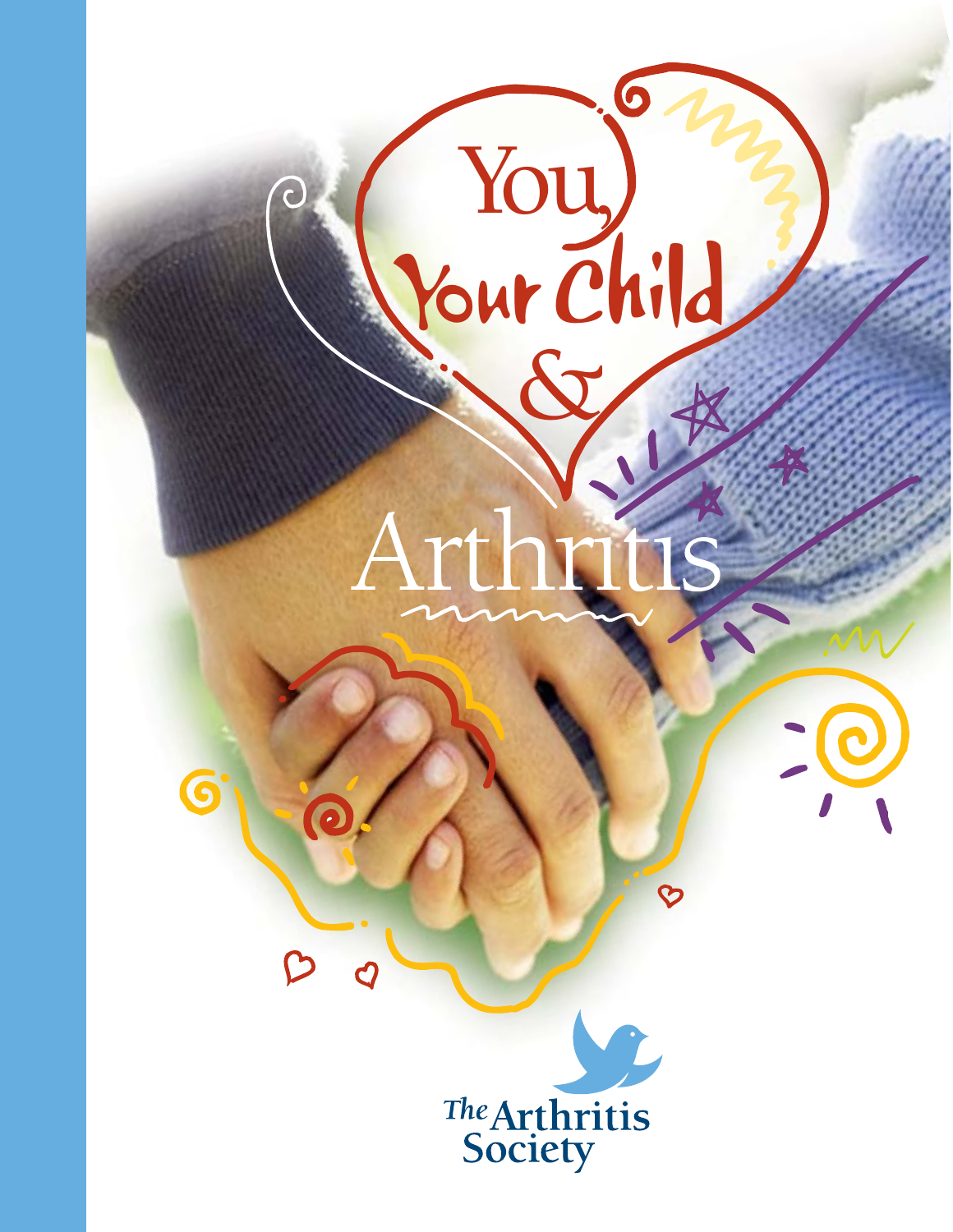## A message from our Sponsor

The future matters to our communities. Making contributions that have a lasting, positive impact is the driving force behind TD Bank Financial Group's many community giving programs.

TD Bank Financial Group is pleased to provide financial support to The Arthritis Society for the production of *You,Your Child and Arthritis*.

Finding useful information about children's health issues can often be difficult for families. As the sponsor of this new edition of *You,Your Child and Arthritis*, it was our goal to help provide families coping with arthritis, access to current and reliable health information. Working together with the Arthritis Society, TD hopes to ensure a brighter future for all Canadian children.



## Introduction

The mission of The Arthritis Society is to search for the underlying causes, and subsequent cures for arthritis, and to promote the best possible care and treatment for people with arthritis. The Arthritis Society provides education, support and solutions to people living with arthritis, giving hope for a better life – today and tomorrow.

The Arthritis Society is pleased to present the fourth edition of *You,Your Child, and Arthritis.* This publication provides factual information, and should serve as a basis for you to ask questions and gain further knowledge aboutjuvenile idiopathic arthritis and how it may affect you and your family.

> 4th Edition Revised by Shirley ML Tse, MD, FRCP(C) Assistant Professor of Pediatrics, University of Toronto Pediatric Rheumatologist The Hospital for Sick Children

> > (June 2005)

*You,Your Child and Arthritis* was originally produced by the late Dr. Abraham Shore and Dr. James E. Boone. The 3rd Edition was revised by Dr. Ronald Laxer.

We also thank Dr. Alex Levin and Dr. Nasrin Tehrani for their contributions to the section on eye problems and eye care.

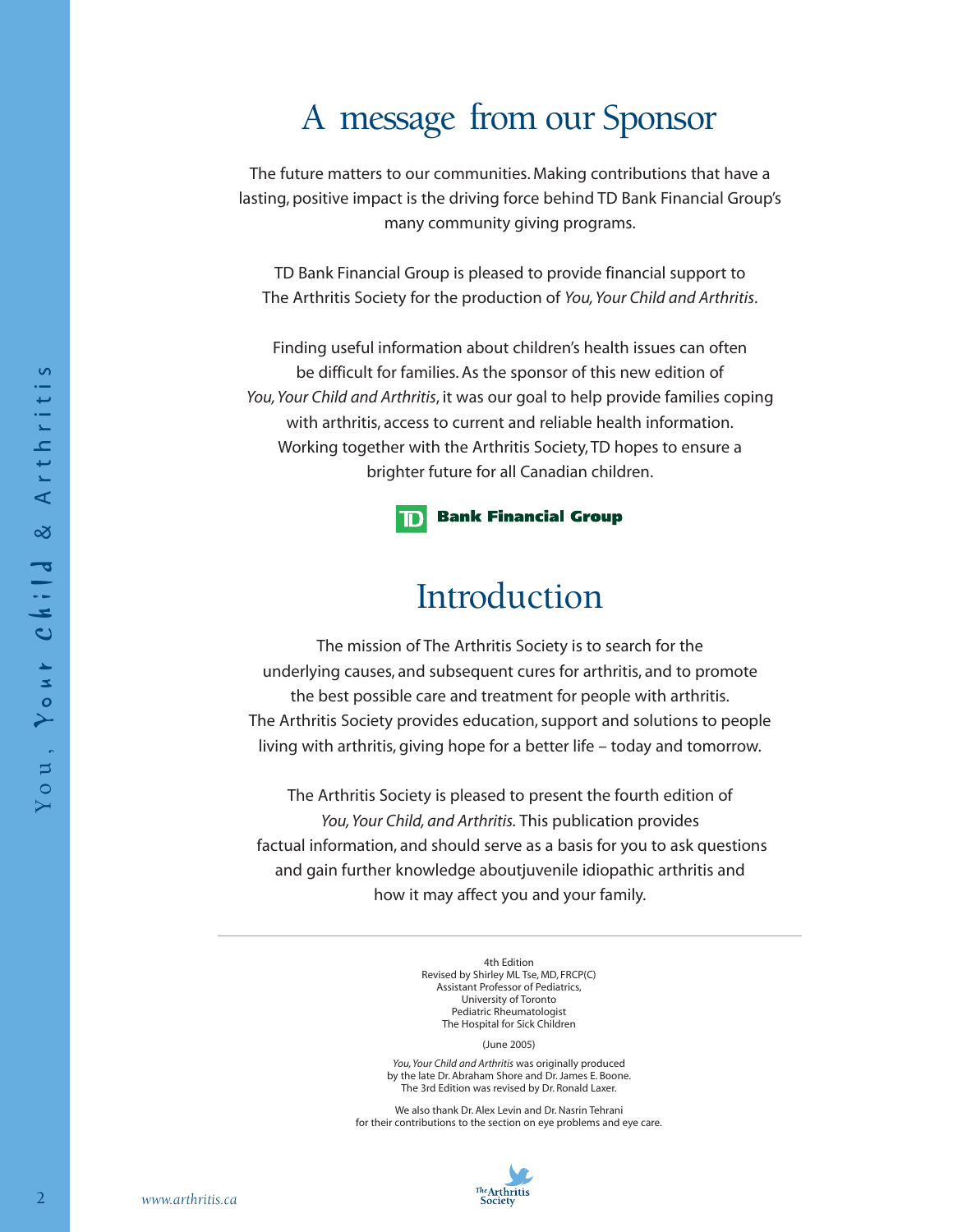## Foreword

In 2004, a book entitled *I am Brave: Children Living with Arthritis* was developed to give hope and inspiration to children living with arthritis. During its development, children from across Canada were asked to draw pictures and write stories about the emotional and physical impact of the disease on their day-to-day life.

The fourth edition of *You,Your Child & Arthritis* presented an opportunity to republish the compelling and creative artwork first showcased in *I am Brave.* The end result isa fun and informative book for children living with arthritis and those who care about them. On behalf of The Arthritis Society, I would like to thank the many artists who made such a meaningful contribution to this book.

> John E. Fleming President & CEO, The Arthritis Society

#### **Artists**

| <b>Melanie</b> - page 11, 32 |
|------------------------------|
|                              |
|                              |
|                              |

*You,Your Child and Arthritis*is a valuable resource for children and families with newly diagnosed juvenile idiopathic arthritis (JIA) as well as a useful reference for those who have had arthritis for years. This edition describes the newer terms which are now frequently used to classify the types of chronic arthritis in children and provides updated information on medications including the currently available biologic agents.

> Bianca Lang,MD FRCP(C) President,Canadian Pediatric Rheumatology Association

*You,Your Child and Arthritis* was created by The Arthritis Society in conjunction with leading experts in pediatric rheumatology, young adults with JIA and parents of children with arthritis.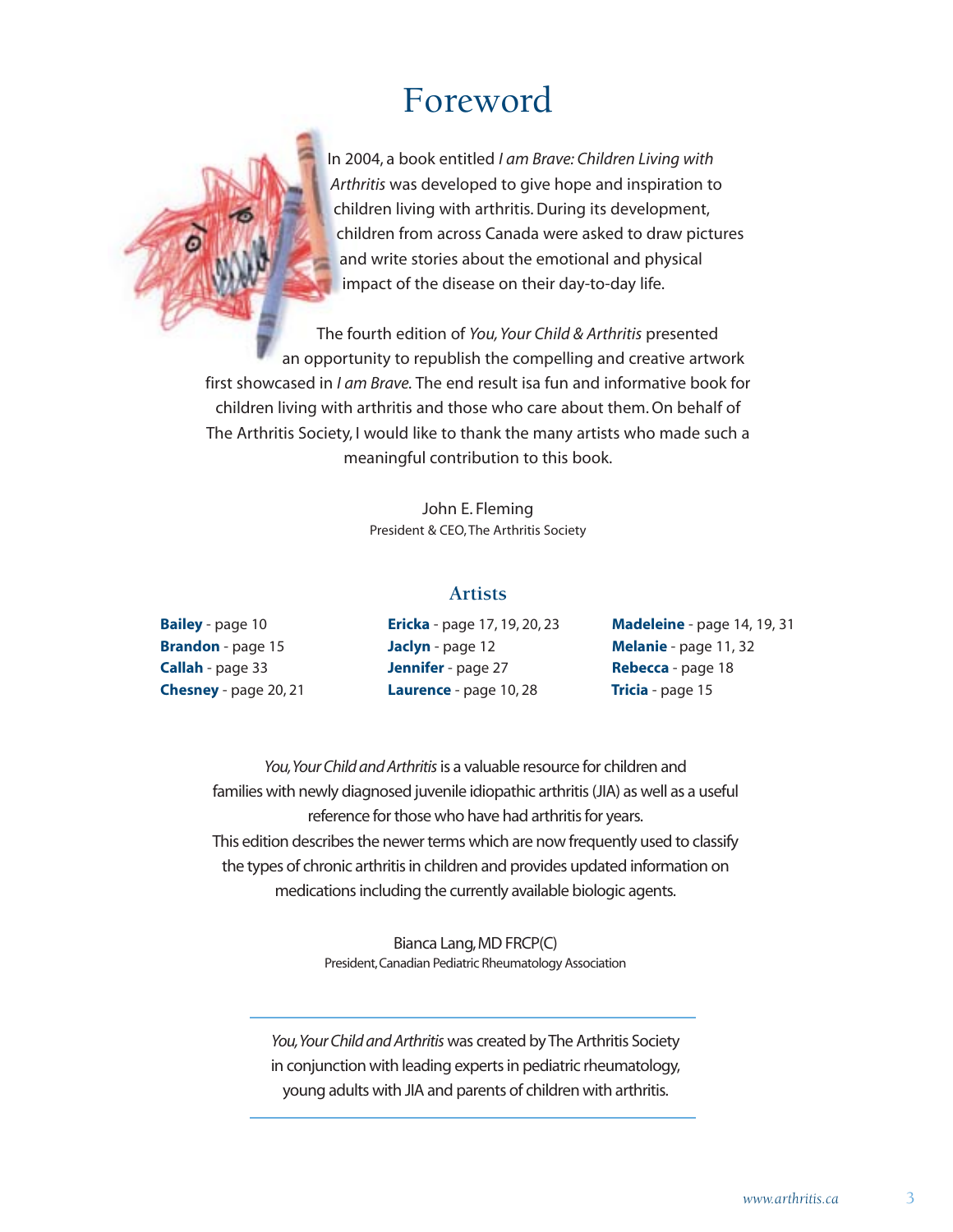# Table of Contents

| <b>An Overview</b>                                                                                                                                                                                              | 5                |
|-----------------------------------------------------------------------------------------------------------------------------------------------------------------------------------------------------------------|------------------|
| <b>What is Arthritis?</b>                                                                                                                                                                                       | 6                |
| What Causes Juvenile Idiopathic Arthritis?                                                                                                                                                                      | 7                |
| <b>Diagnosis</b>                                                                                                                                                                                                | 8                |
| Unique Features of Juvenile Idiopathic Arthritis<br>• Growth<br>• Eye Problems                                                                                                                                  | 9 - 10<br>9<br>9 |
| · Unpredictability                                                                                                                                                                                              | 10               |
| Patterns and Types of Arthritis in Childhood                                                                                                                                                                    | $11 - 14$        |
| · Oligoarticular-persistent JIA, Oligoarticular-extended JIA,<br>Polyarticular-RF negative JIA, Polyarticular-RF positive<br>JIA, Systemic JIA, Enthesitis-Related-Arthritis, and<br><b>Psoriatic Arthritis</b> |                  |
| What Will Happen to Your Child?                                                                                                                                                                                 | 15               |
| <b>Treating Juvenile Idiopathic Arthritis</b>                                                                                                                                                                   | $16 - 26$        |
| · Medications: Non-Steroidal Anti-Inflammatory Drugs,<br>Aspirin, Steroids (Cortisone-Type Drugs<br>including joint injections), Disease-Modifying<br>Anti-Rheumatic Drugs and Biologic Agents                  | 16               |
| • Newer Therapies                                                                                                                                                                                               | 20               |
| • Physiotherapy and Occupational Therapy                                                                                                                                                                        | 21               |
| • Active Exercises<br><b>· General Physical Activities</b>                                                                                                                                                      | 22<br>23         |
| • Splinting                                                                                                                                                                                                     | 23               |
| • Rest                                                                                                                                                                                                          | 24               |
| • Relief of Morning Stiffness                                                                                                                                                                                   | 24               |
| · Improvement Takes Time                                                                                                                                                                                        | 24               |
| • Eye Care<br>• Surgery                                                                                                                                                                                         | 25<br>26         |
| Your Family and Juvenile Idiopathic Arthritis                                                                                                                                                                   | 27               |
| Independence and Learning to Cope With Life                                                                                                                                                                     | 28               |
| <b>Your Child and School</b>                                                                                                                                                                                    | 28               |
| Adolescence                                                                                                                                                                                                     | 30               |
| <b>Aims of Therapy</b>                                                                                                                                                                                          | 30               |
| A Word of Encouragement                                                                                                                                                                                         | 31               |
| Research                                                                                                                                                                                                        | 32               |
| <b>Alternative Therapies</b>                                                                                                                                                                                    | 33               |
| A Note to Parents                                                                                                                                                                                               | 33               |
| <b>Common Arthritis Terms</b>                                                                                                                                                                                   | $34 - 36$        |

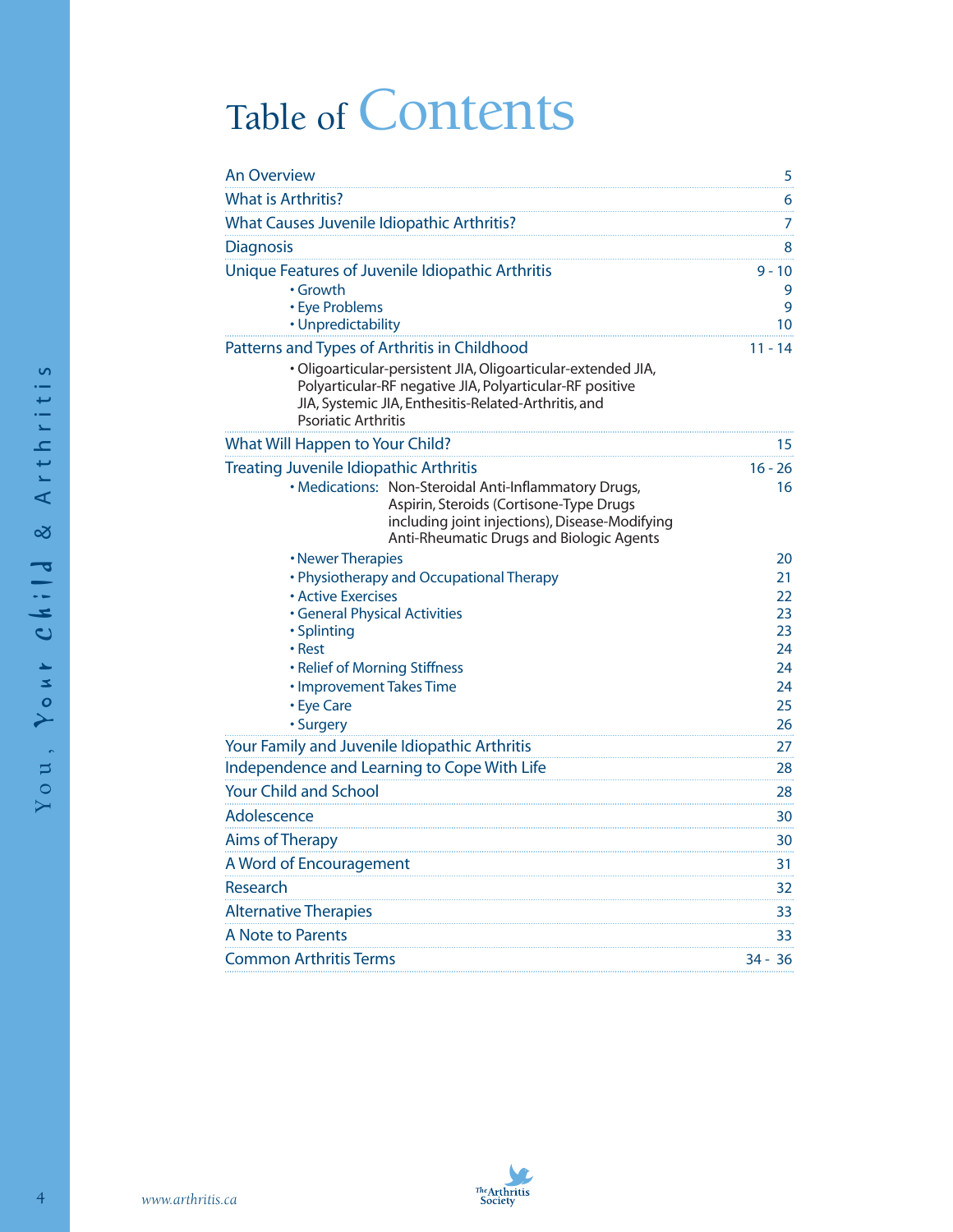# An overview

## Arthritis is not just a disease of old people. "<br>'  $\mathbf{v}$

**A**rthritis is not just a disease of old people. In fact, approximately 1 in 1,000 children under the age of 16 suffers from arthritis, making the disorder more common than most chronic childhood disorders, including cystic fibrosis and diabetes. Previously, chronic childhood arthritis was referred to as juvenile rheumatoid arthritis (JRA) but arthritis in children is quite different from adult rheumatoid arthritis and is not always associated with the presenceof an arthritis associated autoantibody known as the rheumatoid factor. As a result, many people now refer to chronic childhood arthritis as juvenile idiopathic arthritis or JIA. Idiopathic simply means"unknown"and is used when other known illnesses known to cause arthritis are ruled out such as infections, injuries, cancers, and other related rheumatic/autoimmune disorders (lupus, dermatomyositis, vasculitis). While research has not yet provided us with a cure for childhood arthritis, there is effective therapy. Children who are followed closely, monitored carefully and adhere to the recommended treatment provided by a multidisciplinaryteam do best overall and most are able to participate in normalactivities and have a bright future. Expanding research initiatives and the availability of more effective medications will allow us todo even better with this disease.

Once your child has been diagnosed as having arthritis, theoverall treatment plan will be coordinated by your child's doctor, and will include medication and rehabilitation therapy. An exercise program, specially designed by your child's doctor and therapists, is one of thecornerstones of treatment.

Even if arthritis does cause joint damage, the bones and cartilage of growing children have amazing abilities to heal. Exercise helps prevent loss of joint movement and encourages normal growth.

The medication prescribed by your child's doctor acts to reduce joint swelling, pain and stiffness, prevent joint damage and makes the exercise program easier for your child to do. The choice, nature and strength of the medication will depend on the severity and type of arthritis.

**DST VALUABLE !**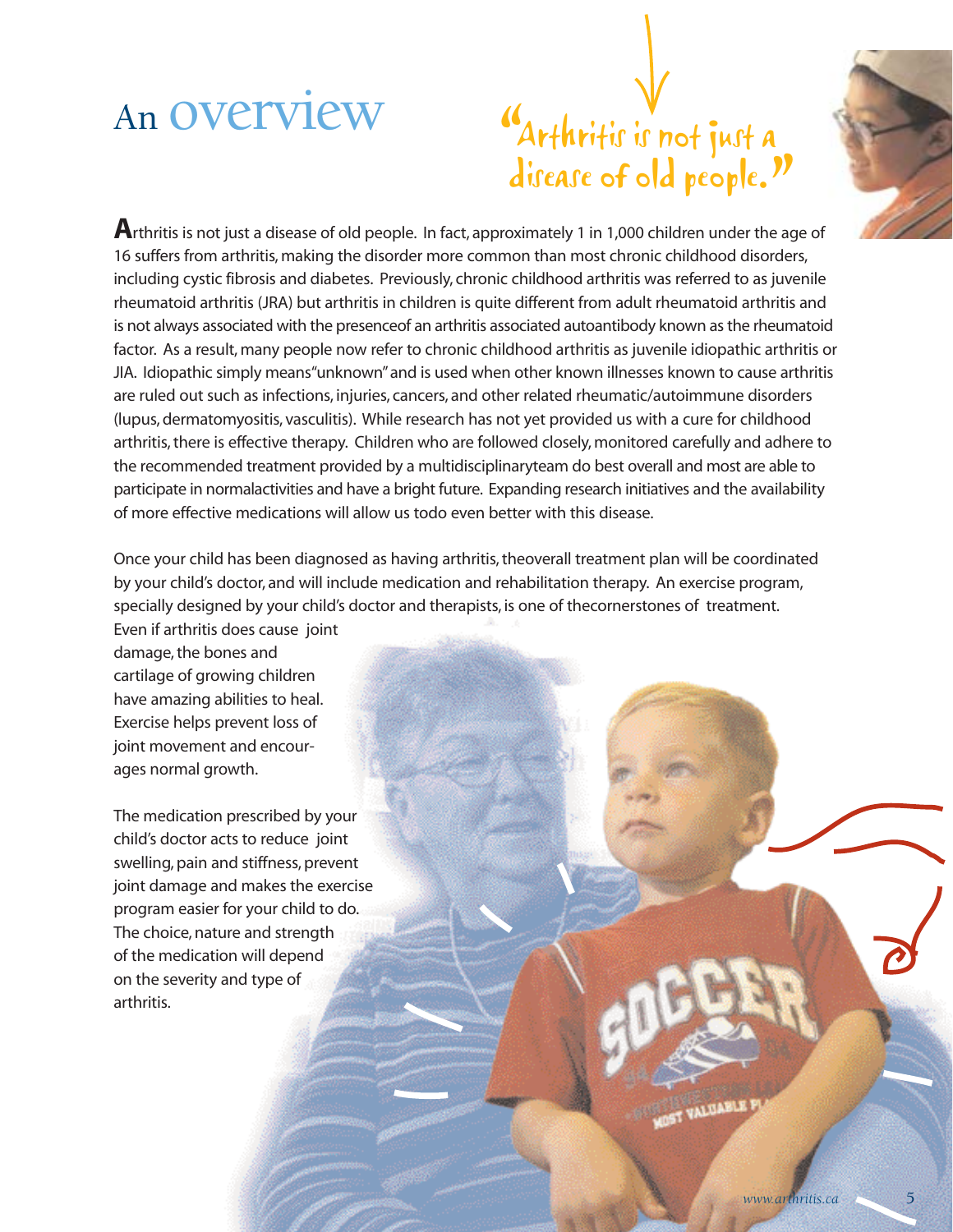

# What is  $\text{arthritis}$ ?

**T**erms ending in "itis" refer to swelling or inflammation of a part of the body. "Tonsillitis," for example, refers to red, inflamed, painful tonsils. The term "arthritis" means swelling and inflammation of the joint lining. In JIA, this inflammation results in warm, stiff, swollen and often painful joints. It is important to know that not all joint pain is arthritis. Joint pain without inflammation, or arthralgia, is quite common and can occur in many conditions.

A capsule encloses the joint space between two bones. The inner lining of this capsule, the synovium, produces a fluid that lubricates and nourishes the joint. The ends of the bones are covered with a smooth substance called cartilage, which allows the bone ends to glide smoothly across each other. In arthritis, imbalances in the immune system cause the synovium to become inflamed and thickened, producing extra fluid, which contains inflammatory cells. Inflammatory cells produce and release substances that can cause the symptoms of joint inflammation (warmth, stiffness, swelling, pain) and, if left untreated, also lead to damage of the cartilage and underlying bone.

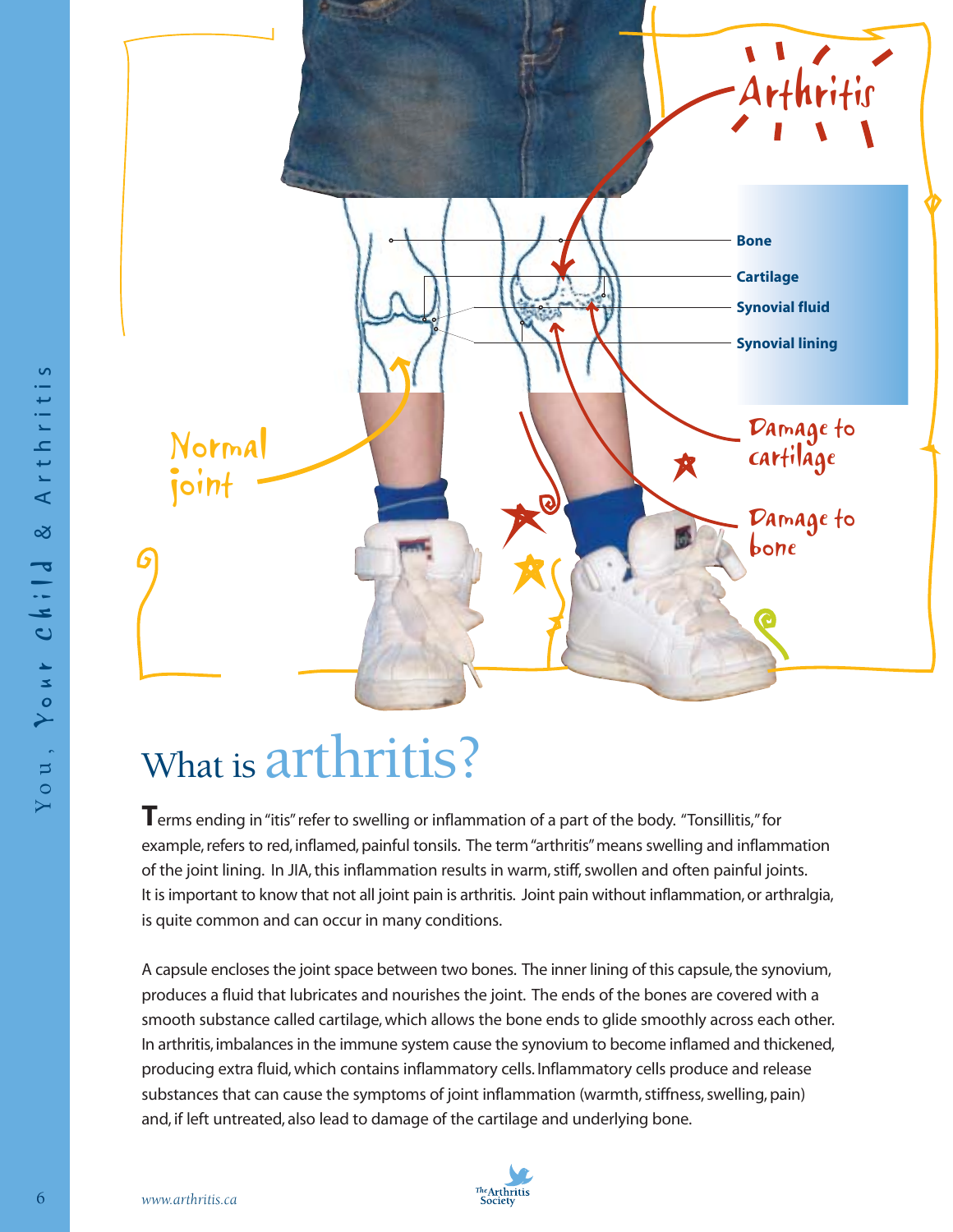## What **CAUSES** Juvenile Idiopathic Arthritis?

No one knows. We do know that most subtypes of JIA do not run in families, and arthritis is almost never passed from a parent to a child. Therefore, the chances of your child passing arthritis on to his/her children would be extremely rare. JIA is not caused by any disease or infection that either parent may have had at any time, nor is it connected to any event during pregnancy. JIA is not caused by eating the wrong foods, nor is there any proof that it can be improved by specific diets. Similarly, although many people feel that their arthritis is better in warm, dry climates, there is no scientific proof that JIA is caused or improved by any particular climate.

The onset of JIA may follow a routine infection or injury, but such common events do not cause chronic arthritis. It is currently believed that the body's immune system may be responsible for the inflammation.The body's immune system is a complex and finely tuned defence mechanism, which fights infection by causing inflammation, as it does in tonsillitis.Tonsillitis is caused by an infection, and the sore, red, inflamed tonsils are signs that the body's immune system is acting normally to eliminate this infection. In juvenile idiopathic arthritis, there is also inflammation of one or more joints, but in contrast to tonsillitis, we do not know what causes this inflammation. In children with arthritis, the immune system seems to be overactive. It may respond inappropriately to infection or mistakenly identify something in the body for an infection, causing continuous inflammation.

Although fever and rash may occur in some children with arthritis, juvenile idiopathic arthritis is definitely not contagious.

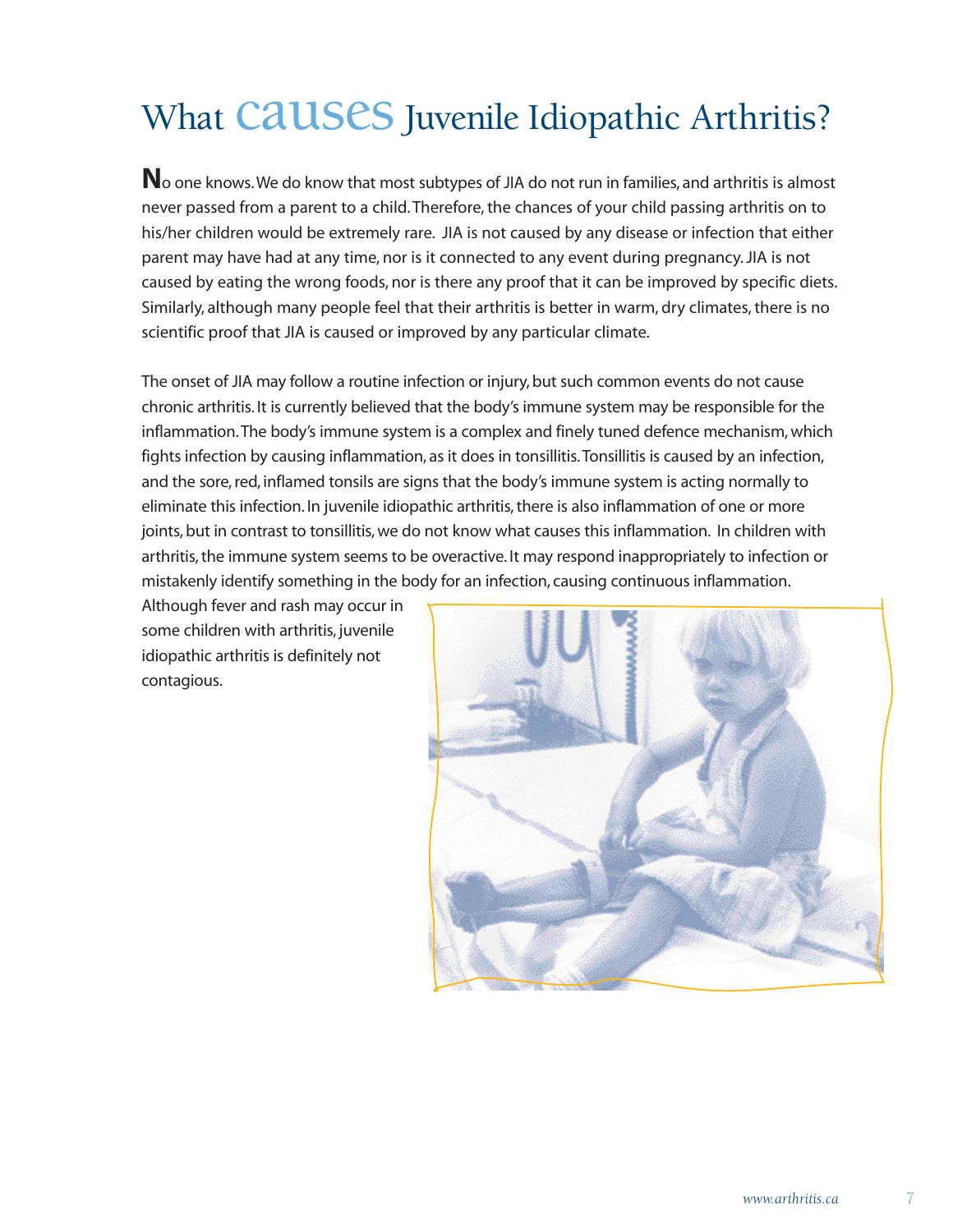# Diagnosis

**C**hildren with arthritis do not always complain of pain. As a result, it may be hard to tell if a child's joints are inflamed. Sometimes the only initial clue to arthritis may be that the child is stiff upon awakening in the morning or after a nap, and walks with a limp, or has some difficulty using his or her arm or leg. Rarely, there may be no signs other than a swollen joint or some movement loss when the child is examined. Juvenile idiopathic arthritis can be difficult to detect and may sometimes go unrecognized by even the most experienced physician.Your child's doctor will look carefully for any signs of joint swelling or loss of mobility, which indicate that the joints are inflamed.



Juvenile idiopathic arthritis is defined as continuous inflammation of one or more joints lasting at least six weeks for which no other cause can be found in a child 16 years of age or younger. Since arthritis may be a part of many different illnesses and there is no test that can definitely diagnose juvenile idiopathic arthritis, tests to exclude other causes of joint pain and swelling must be done. Therefore your child will likely require X-rays and blood tests. Laboratory tests may also help in classifying your child's type of arthritis and determining if your child is at risk of more severe disease. This may include testing for the autoantibodies such as rheumatoid factor (RF) and anti-nuclear antibody (ANA). In addition, once the diagnosis of JIA is confirmed, tests will need to be repeated from time to time to monitor the illness and the effects of medication.

The uncertainty and doubt of the first several weeks following discovery of the arthritis can result in an emotionally difficult time for you, your child and your family. It is important for you to realize that it may take time for your child's doctor to be absolutely certain of the diagnosis of juvenile idiopathic arthritis. You must also understand that it may take up to several weeks or sometimes even months for the medicines and exercises the doctor prescribes to have a noticeable effect.

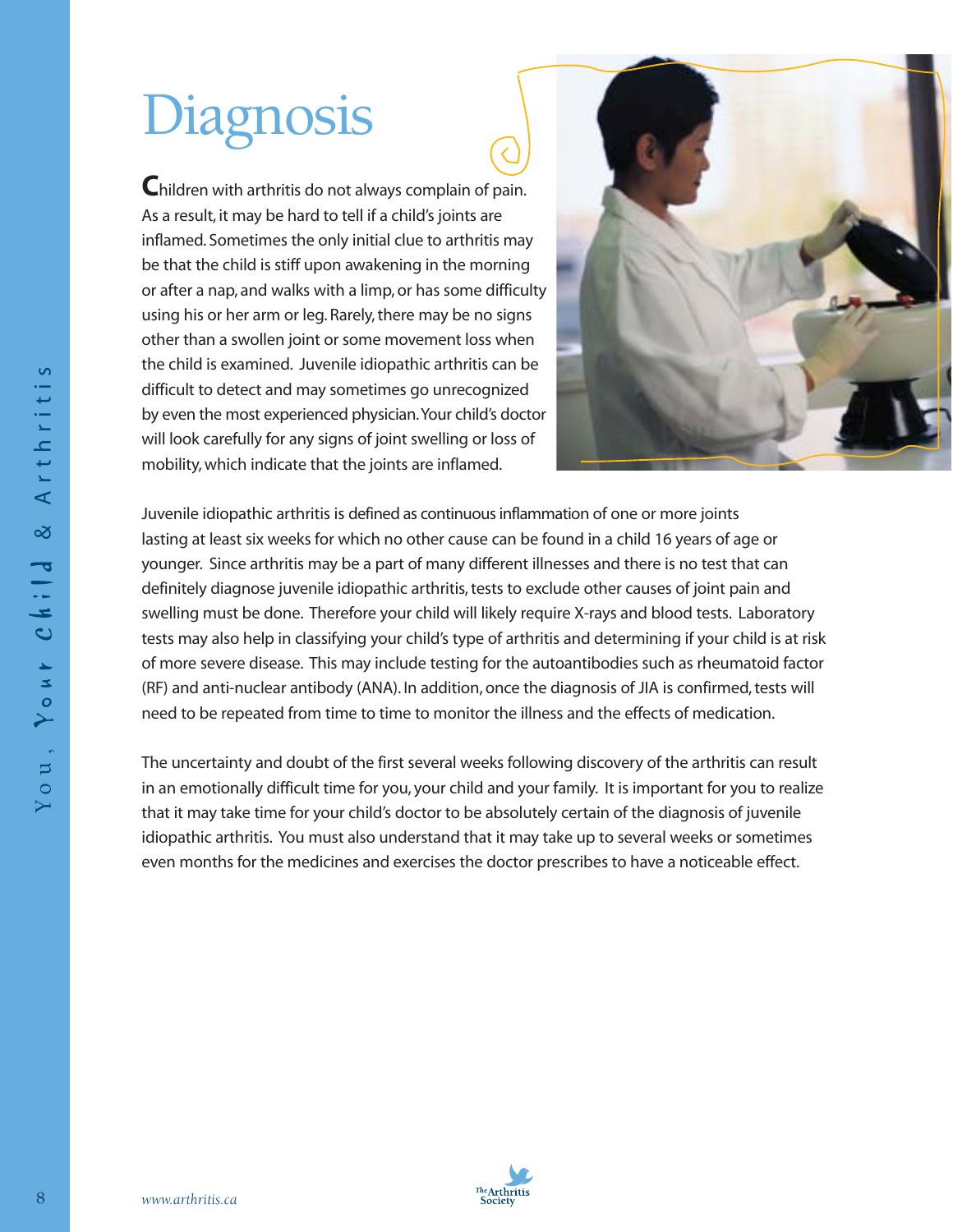## Unique Features of Juvenile Idiopathic Arthritis

## Growth

**O**ne of the unique issues in JIA is the effect of inflammation on the growing child. There may be local changes in the growth of individual joints that have been affected by arthritis. Inflammation can lead to accelerated growth. For example, knee inflammation may cause the leg to grow slightly faster than the non-inflamed side. The growth usually returns to normal once the arthritis has improved. Occasionally, if the inflammation is not well controlled, a slowing of growth may occur. For example, ongoing jaw inflammation may result in a small chin. Some-times, if the arthritis is severe and requires medications such as steroids, a generalized slowing of growth may occur.The growth will usually return to normal once the arthritis is controlled and the steroids are tapered or stopped. The health care team will pay careful attention to all aspects of your child's growth.

## Eye Problems

**S**ometimes a child with JIA may suffer from inflammation inside the eye. This eye disorder goes by many names such as: uveitis, iritis, iridocyclitis, anterior uveitis, and nongranulomatous iritis. This inflammation often occurs without symptoms or visible signs so that you and your child may not be aware of its presence. Therefore, it is important for the child's eyes to be checked regularly, even if they are not red or painful. In the early stages, this inflammation can only be detected by a special examination (slit lamp examination), which must be done by an ophthalmologist (a physician specially trained in eye care and treatment) or an optometrist (a non physician who has special training in performing eye examinations).

**"Inflammation often**<br>occurs without symp occurs without symptoms<br>or visible signs??<br>"

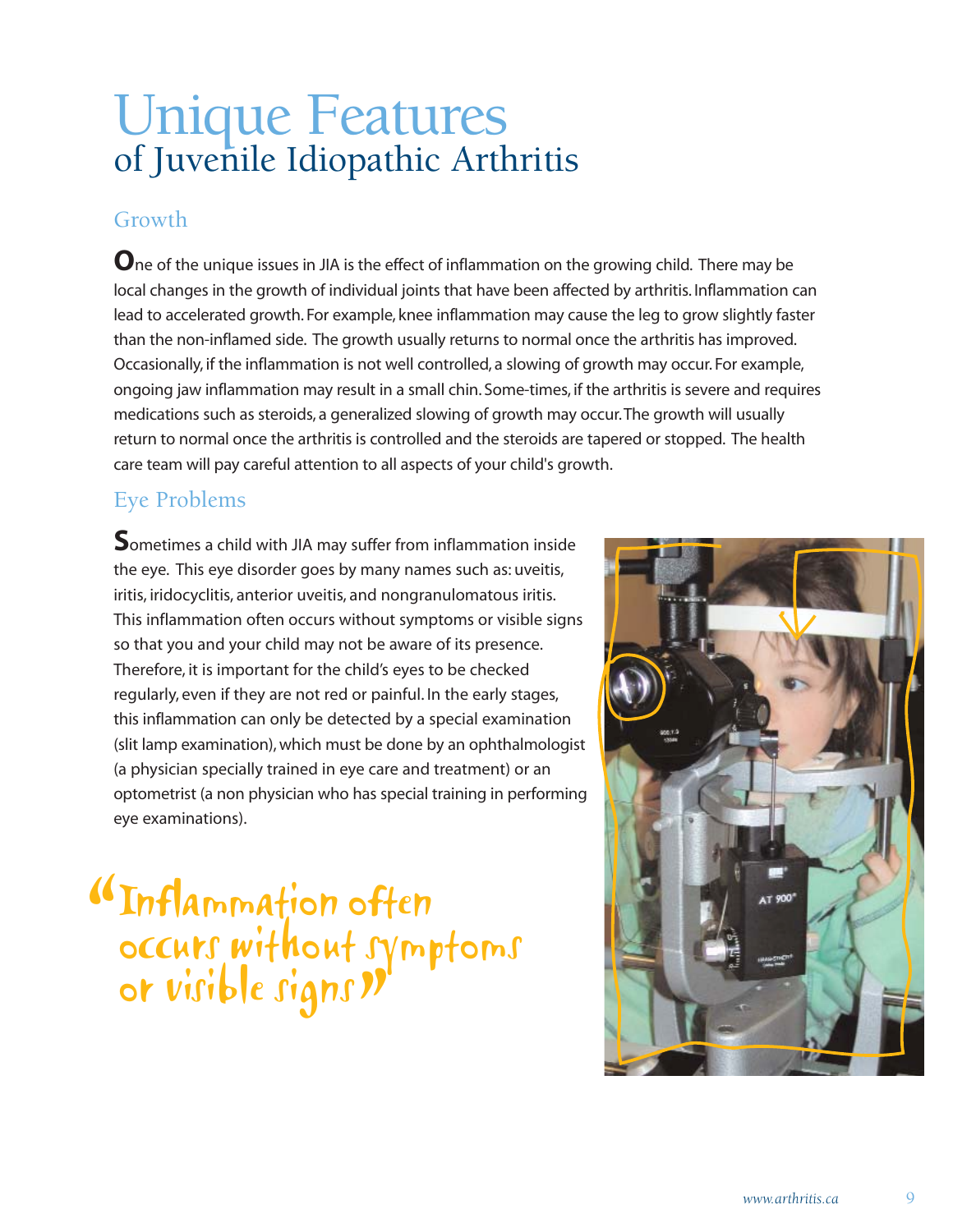

If your child develops uveitis, then yourchild should be under the care of an ophthalmologist to receive appropriate treatment.Your child's doctor will make sure that regular eye examinations are arranged to follow your child. Undetected, or inadequately treated uveitis can lead to cataract (a cloudiness in the lens of the

My arthritis

has this

and shape.

colour

eye), glaucoma (high pressure inside the eye), and/or band keratopathy (calcium deposition on the surface of the eyeball) all of which can lead to vision loss or even blindness. Sometimes scar tissue forms at the edge of the pupil (called posterior synechae) causing the pupil to be irregular in shape rather than the normal circle. Although this does not affect vision, it is a sign that there is or has been active uveitis. It is desirable to identify ongoing inflammation before synechae occur. For more information about the complications of uveitis, visit the website of the Pediatric Glaucoma and Cataract Family Association (www.pgcfa.org).The uveitis is not related to the degree of inflammation in the joints. Eye disease is, in fact, most common in children with only one or a few joints involved; it may even start before arthritis is diagnosed. Although uveitis can occur in any form of JIA it is most common in ANA positive, rheumatoid factor negative, young girls with oligoarticular JIA and older boys with polyarticular JIA. It can start in one or both eyes. If after 6-12 months the uveitis affects only one eye, it is unusual for the uveitis to then affect the other eye, but ongoing regular visits to an eye doctor are essential. Some children have only one episode of uveitis that easily responds to treatment. Others may have recurrent uveitis that responds to treatment each time with periods of no inflammation in between bouts. A minority of children (approximately 10% of those with uveitis) will have chronic ongoing uveitis that may require months or years of treatment. These latter children are the ones most at risk for other eye complications and vision reduction.

## Unpredictability

**A**rthritis in children sometimes may last for as little as several months to a year and then disappear forever. Most children, however, have an up-and-down course for many years, depending on what type of arthritis they have. Flares (also known as flare-ups or exacerbations) are those times when the arthritis seems to be getting worse. Some children may continue to have arthritis that extends into adulthood.

Remissions are times when the arthritis appears to have gone away. Sometimes, a mild infection, such as the 'flu,' may cause a flare. Usually, the reason for the flare is not identified. It may be upsetting for parents to see such changes when it seemed the disease had disappeared or had improved. Nevertheless, parents should not give up hope and should remain optimistic. Fortunately for most children, these flares tend to become less severe and occur less often with time.

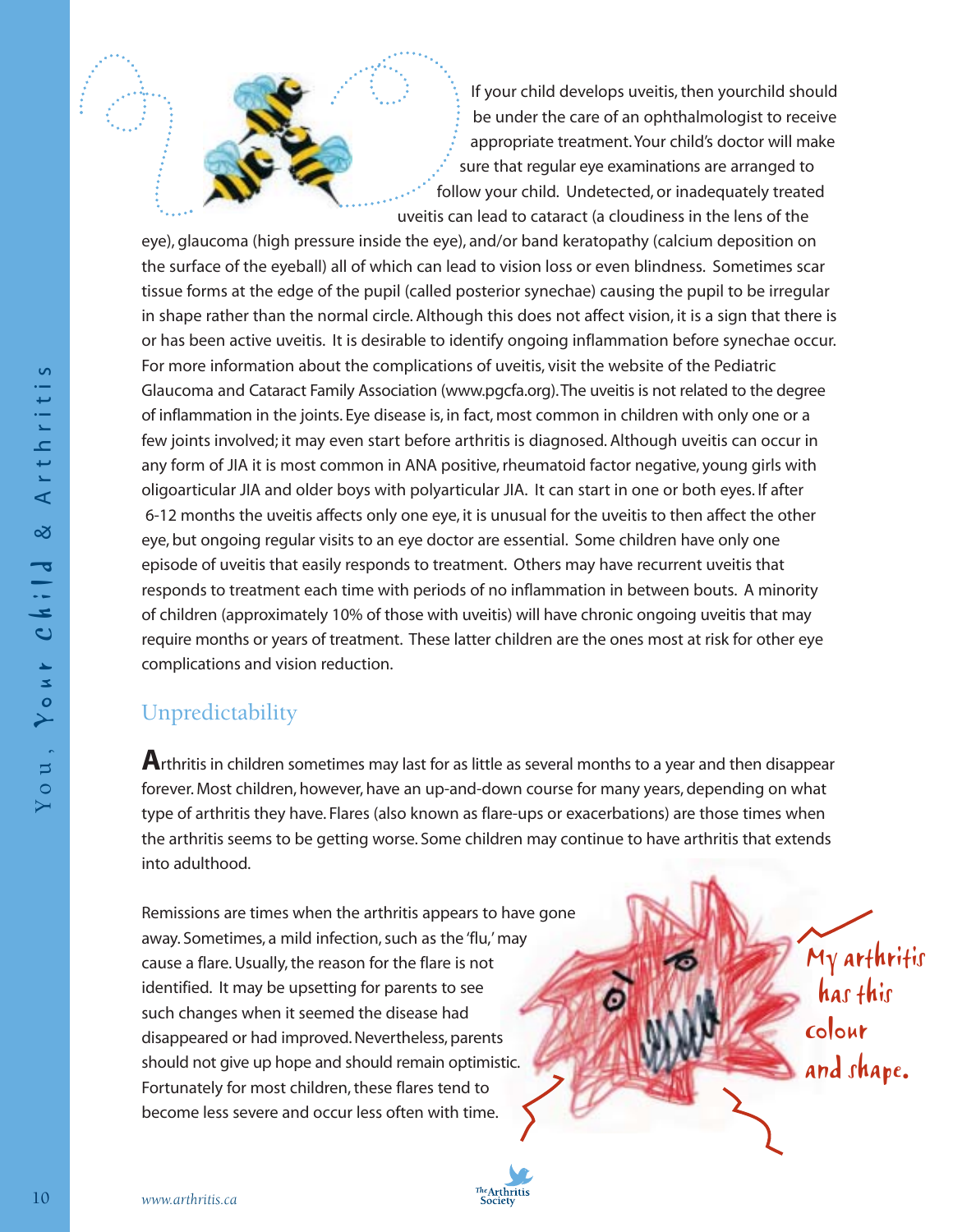## Patterns and Types of Arthritis in Childhood

**T**here is great variation in both the symptoms and nature of childhood arthritis. Therefore, once a doctor has diagnosed or questioned arthritis in your child, referral to a specialist, such as a pediatric rheumatologist (a physician specially trained in diagnosis, evaluation and treatment of disorders of joints, muscles and bones in children), will usually be required. A specific diagnosis is important and necessary so that a specific treatment program can be designed for each individual child.

### **There are 7 major subtypes of JIA:**

- Oligoarticular persistent JIA
- Oligoarticular extended JIA
- Polyarticular RF negative JIA
- Polyarticular RF positive JIA
- Systemic JIA
- Enthesitis related arthritis (ERA)
- Psoriatic arthritis

The subtype of JIA assigned for your child's arthritis is largely based on information at the start of the disease (physical examination findings, laboratory and imaging tests) but also on what happens with your child's disease course over the next 6-12 months. It is important for you to realize that it may take time for your child's doctor to be absolutely certain of the subtype of JIA and sometimes if your child's disease course changes, a different but more appropriate subtype will be assigned for your child's JIA. However, the initial management of your child's arthritis will not be hindered or delayed by not having a confirmed subtype of JIA available. Knowledge of the subtype of JIA will ultimately help to provide information to you, your child and health care providers about the expected disease course and to design a treatment plan specially customized to manage your child's arthritis. The common features for each of these types of arthritis are summarized on the following pages.

On a bad day, my arthritis hurts.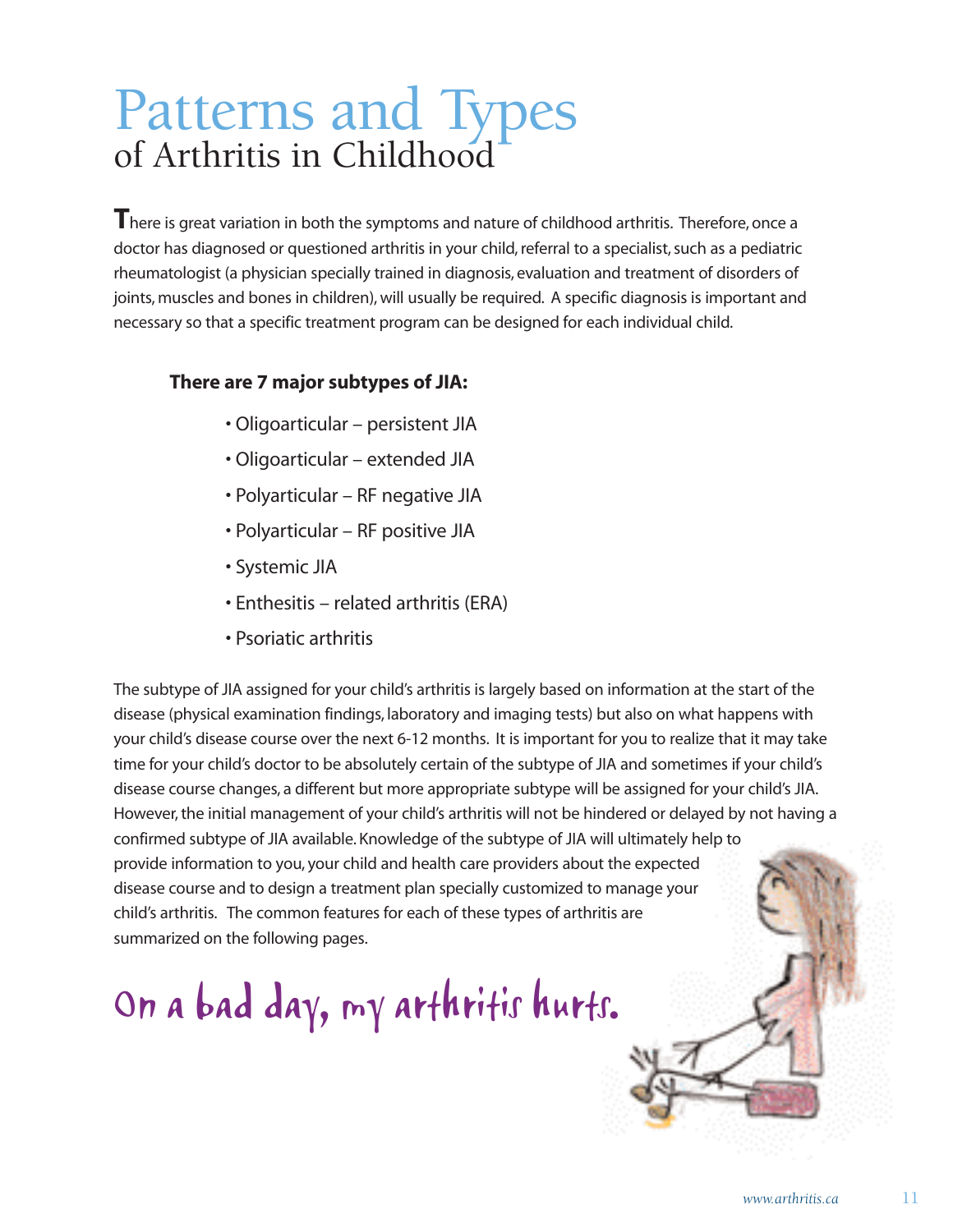## Oligoarticular – Persistent Juvenile Idiopathic Arthritis

**T**his is the name given to the most common and generally mildest form of juvenile idiopathic arthritis. Oligoarticular (and sometimes called pauciarticular) means involvement of few joints (4 or fewer joints). Children are classified as having oligoarticular – persistent JIA if beyond 6 months after the initial start of arthritis, there is involvement of no more than 4 different joints throughout the course. Girls are affected much more commonly than boys. It usually starts in children four years of age or younger.The most commonly affected joints are the knee, ankle, wrist and elbow.There is little or no disturbance of general health or growth.The course of oligoarticular-persistent JIA may involve flares and remissions, but with appropriate treatment, there is rarely permanent damage to the joints. In fact, many affected children will be in permanent remission within a few years after the onset of the disease.

Up to 20% of children with oligoarticularpersistent JIA will eventually develop uveitis. Therefore, all children with oligoarticular JIA should have a regular, routine slit-lamp examination of their eyes at least three or four times a year for the first few years after diagnosis. In children who develop eye inflammation, the blood test for antinuclear antibody (ANA) is almost always positive. The ANA blood test therefore helps to identify those children who will require frequent eye checks.

## Oligoarticular – Extended Juvenile Idiopathic Arthritis

**A**s described above, oligoarticular means involvement of few joints (4 or fewer joints). However children are classified as having

oligoarticular – extended JIA if there is involvement of 4 or fewer joints within the first 6 months after the initial start of arthritis, but beyond 6 months of the disease course, the child goes on to develop arthritis in new locations resulting in 5 or more joints being affected in different locations anytime throughout the disease course (remember that not all joints need to be active at the same time but importance is placed on the number of different locations of joints affected). Large and small joints may be affected. The course of oligoarticular-extended JIA may involve flares and remissions, but with appropriate treatment, permanent damage to the joints can usually be prevented. Associated eye disease can also be present and children should also have a regular, routine slit-lamp examination of their eyes at least three or four times a year for the first few years after diagnosis. As mentioned above, in children who develop eye inflammation, the blood test for antinuclear antibody (ANA) is almost always positive. The ANA blood test therefore helps to identify those children who will require frequent eye checks.

## Polyarticular – Rheumatoid Factor Negative Juvenile Idiopathic Arthritis

**C**hildren with polyarticular-RF negative JIA have many joints (five or more) involved within the first 6 months of disease but without a positive blood test for rheumatoid factor (RF). This type of juvenile idiopathic arthritis can begin at any age, and usually, the arthritis starts in several joints at the same time.

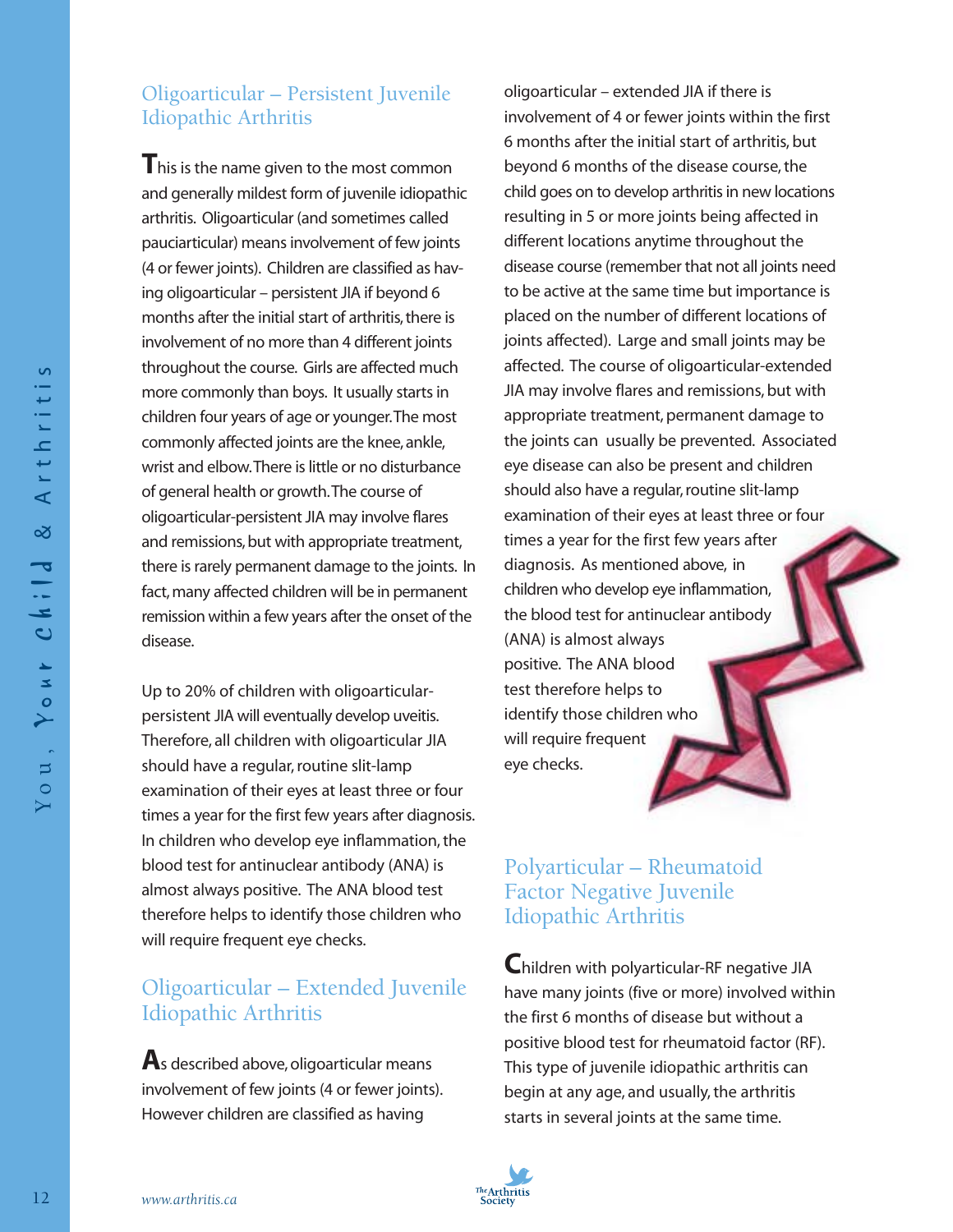It is more common in girls than in boys. Occasionally it will begin in only one or two joints, then spread to other joints. Of special note, two joints that may become involved in this type of JIA are the temporomandibular joint (TMJ) and the cervical spine (neck). TMJ arthritis can lead to limited jaw opening and affect chewing as well as cause abnormal growth of the jaw leading to a small chin. Your child's doctor will check if these two joints are affected (physical examination and X-rays when indicated) and inform you and your child of any further management and precautions if necessary. The duration of polyarticular JIA varies from six months to many years. In general, the arthritis runs a course that lasts several years. Interference with growth is less of a problem in polyarticular JIA than it is in systemic JIA, and inflammation of internal organs is rare.

## Polyarticular – Rheumatoid Factor Positive Juvenile Idiopathic Arthritis

**C**hildren with polyarticular-RF positive JIA have many joints (five or more) involved within the first 6 months of disease associated with a positive blood test for rheumatoid factor (RF). This type of juvenile idiopathic arthritis can begin at any age, however, onset frequently occurs with older girls. Usually, the arthritis starts in several joints at the same time.The onset of polyarticular-RF positive JIA in teenagers may closely resemble adult rheumatoid arthritis (RA). It is more common in older girls than in boys. Occasionally it will begin in only one or two joints, then spread to other joints. It can affect both the small (especially hands and fingers) and large joints (knees, hips, ankles) usually on both sides of the body. Some children may also have additional findings such as a low-grade fever, rheumatoid

Geven severe Geven severe<br>Forms of arthritis sometimes go into remission within a few years

nodules (bumps under the skin), anemia (low red blood cell count or fall in hemoglobin level), significant fatigue, poor appetite and general unwellness. This type of JIA has a greater tendency to cause severe joint damage than other types of arthritis. Thus, stronger medications are recommended at an early stage for children with polyarticular-RFpositive JIA.

## Systemic Juvenile Idiopathic **Arthritis**

**T**his form of JIA affects the body generally with fever and can affect the child's internal organs as well as joints and skin. Systemic JIA can begin at any age and affects boys and girls equally. It usually involves many different joints and some joints may have severe disease. Children with systemic JIA have spiking (rapidly rising and falling) fever, which usually occurs once (or sometimes twice) a day, and a rash that frequently comes and goes with the fever.The rash usually appears as pale red spots on the child's chest, upper arms, thighs and other parts of the body. In addition, they often have swollen lymph glands, and enlargement of the liver and spleen. They appear listless and unwell during the fever (most often in the late afternoon or evening), only to brighten up by the next day as their temperature returns to normal. When fever in systemic JIA persists for several weeks, the child will be weak, lose weight and may become pale from anemia (a fall in the level of hemoglobin in the blood). Flares that last a long time may also interfere with growth, although

> the growth usually improves as the child's condition improves. Inflammation of internal organs may cause stomach pain or affect the heart or lungs but will not cause permanent damage.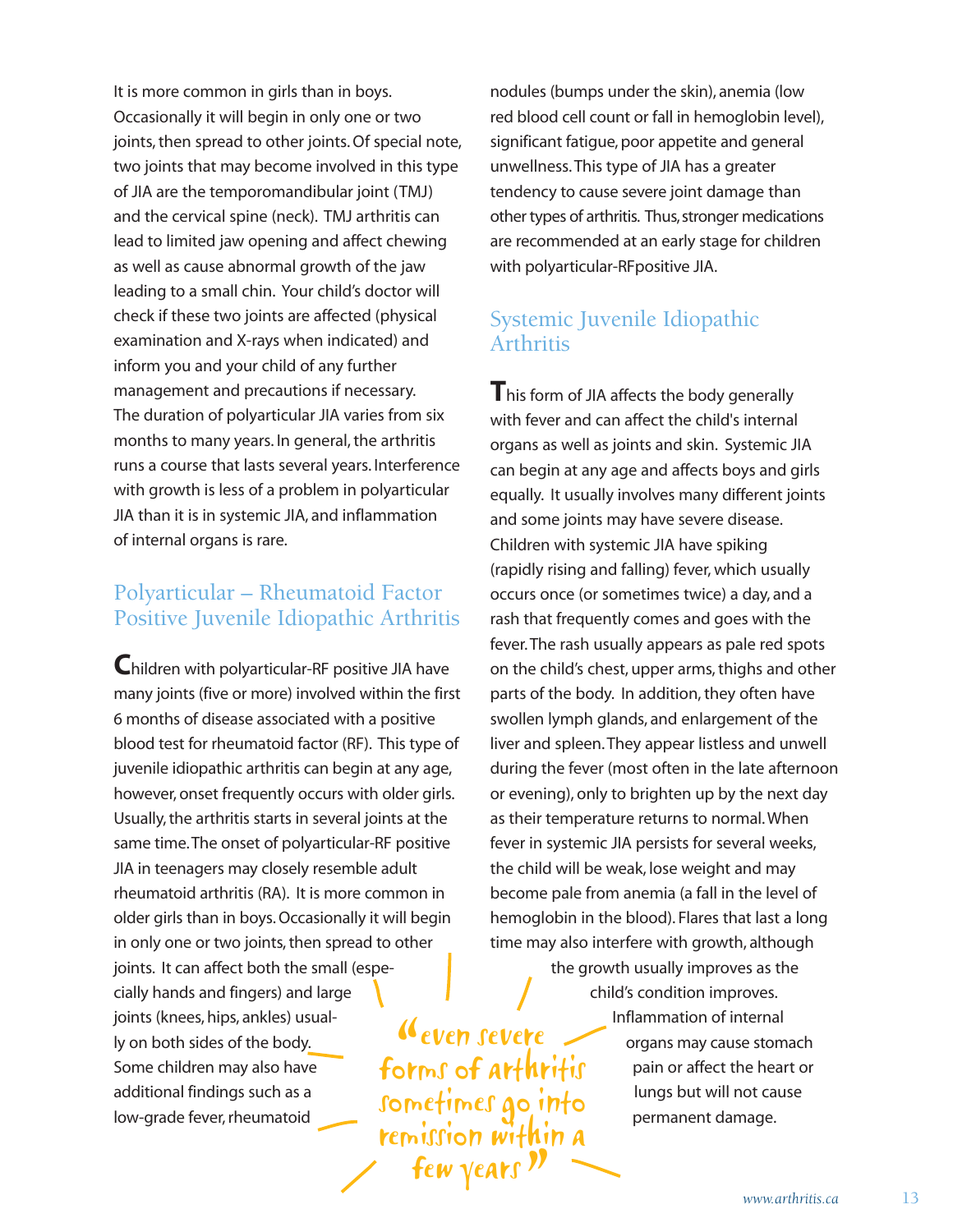In the early stages of systemic JIA, there is sometimes no sign of joint inflammation.This may make it a very difficult disease to diagnose because there are many other illnesses that also cause a fever and rash in children. Therefore, many tests are done.The arthritis usually appears within the first six months after the start of the fever, and usually persists, even when the fever settles.The arthritis may be mild or severe, and may involve just a few, or many joints. However, even severe forms of arthritis sometimes go into remission within a few years. If the arthritis does not go into remission, it will follow a pattern of "ups and downs" that is different for each child. In most cases, the pattern will gradually become less severe. Occasionally, as with all forms of JIA, flares may occur after the disease has been inactive for a long time.

Medications used to treat children with systemic JIA will include drugs that control not only the arthritis but also the systemic part of the illness, such as the fever and anemia. Uveitis is uncommon in systemic JIA but children should still have their eyes examined annually.

## Enthesitis – Related – Arthritis

**C**hildren with enthesitis-related-arthritis (ERA) demonstrate inflammation both in their joints (arthritis) and entheses (enthesitis). Entheses are spots where tendons attach or insert into bones. This type of JIA generally affects children over the age of 10, and is the only type of JIA that is more common in boys. It usually involves just a few joints in the lower limbs and commonly affects the hips. Joint inflammation in ERA often persists into adulthood. This form of arthritis may sometimes

progress to involvement of the spine or sacroiliac joints and lead to pain and stiffness of the back. Entheses in the lower limbs are usually affected, especially around the knees, ankles and bottom of the feet, and therefore children may often complain of knee, heel or foot pain particularly with activity. ERA is one of the few types of arthritis that may be hereditary or run in families. It may also occur with inflammation of the eyes, or bowel, either in the patient or in other family members. Many children with ERA carry a protein called HLA B-27 on their cells.Testing for this protein in the laboratory may help in the diagnosis in some cases.

## Psoriatic Arthritis

 $\bullet$ 

The Arthritis

**P**soriasis is a skin disease that is accompanied by arthritis in many cases. Psoriasis appears as a scaly red rash usually on the scalp, behind the ears, on the eyelids, elbows, knees, buttocks or in the belly button. Some children may also have changes on their fingernails (pitting or ridging). When arthritis and psoriasis occur together, the disease is called psoriatic JIA.This type of arthritis can occur at any age affecting both boys and girls. It often affects only one or a few joints but may also involve the hips or back (like in enthesitis-related-arthritis), or the fingers and toes. In some children, the swelling in the

fingers or toes may be so Q extensive that the digit appears like a sausage. This is due to inflammation and swelling in the tendon of a finger or toe and is referred to as dactylitis. In about half of children with psoriatic b. **arthritis, the arthritis** starts before any sign of skin disease. For this reason, a family history of psoriasis will help your child's doctor to diagnose this type of arthritis.

You,

Your Child & Arthritis

 $c h 1 d$ 

 $\frac{1}{2}$ 

 $\mathbf{o}$  $\leftarrow$ 

 $\infty$ 

Arthritis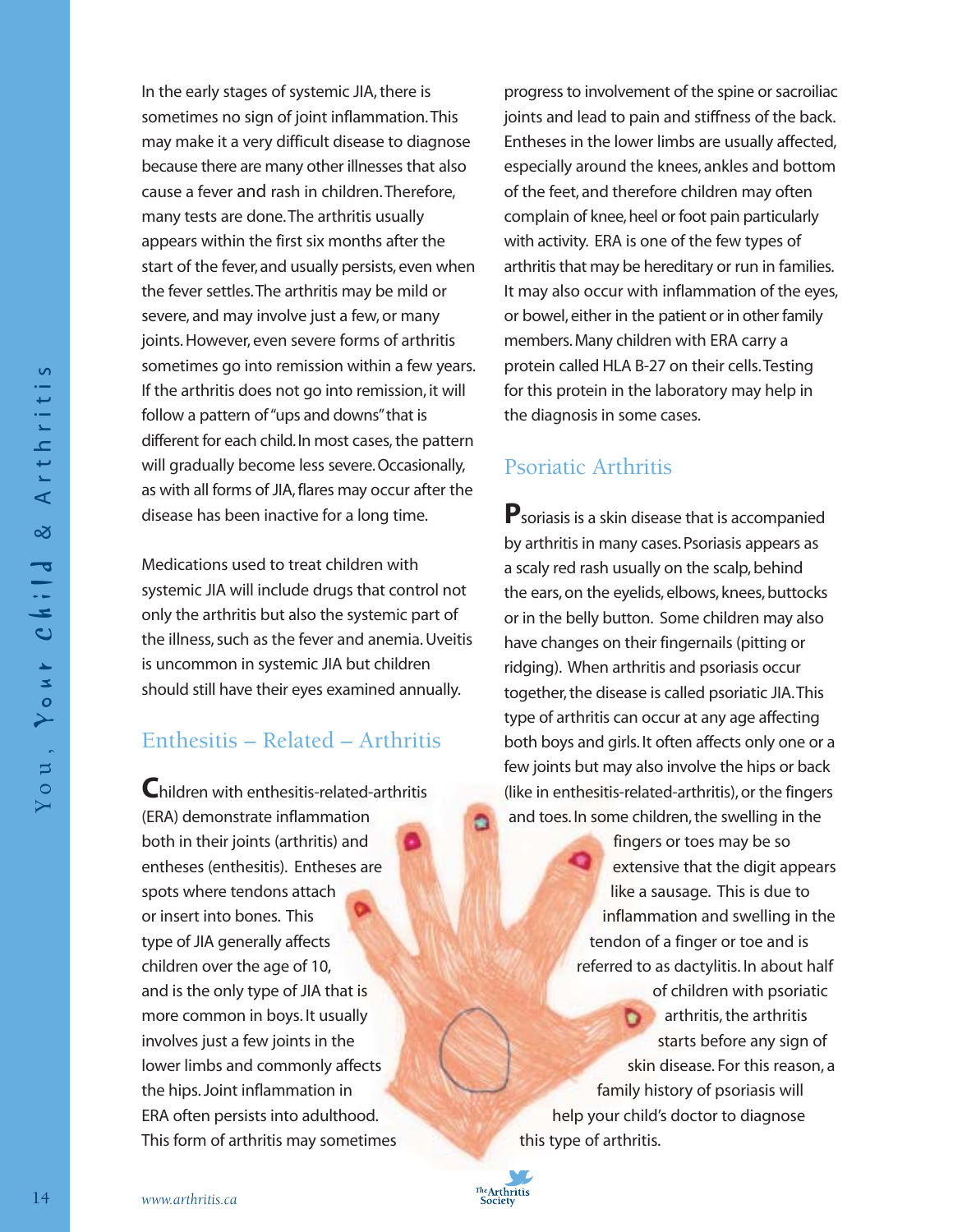# What will **Happen** to your Child?

**A**lthough the long-term outlook for most children with arthritis is usually good, it is impossible to predict exactly what will happen to your child. It is true that the longer the disease remains active, the greater the risk of joint damage. Once your child has established a pattern of disease, your health care team will be able to give you a general idea of the future.

To achieve the best possible outcome, you and your child will need to work very closely with the arthritis treatment team. This may include your child's doctor, a nurse, a physiotherapist, an occupational therapist, a social worker, psychologist, dietician, an orthopedic surgeon, an ophthalmologist (or optometrist if your child does not have active uveitis or related eye problems needing treatment), a dentist and your child's teachers. The specific members of the team involved in the care of your child will be determined by the nature of the arthritis and his or her special needs. The most important members of the team are you and your child. With help and guidance of the team, your child can deal with even severe arthritis.

The attitude and emotional response of a child and his or her family are extremely important in determining the future. Some joints may be damaged because of inflammation, but an exercise program and the use of splints can help to prevent deformities. It may take time to notice the benefits of therapy. Persistence with the suggested treatment and a positive attitude from you and your child are the keys to success.

It is vital that your child's social development be as normal as possible. Children who cannot participate in all the activities their friends enjoy may become depressed and feel isolated. Children with arthritis should be encouraged to participate in appropriate activities with friends to promote independence and build self-esteem. This is how I feel when I am happy and strong.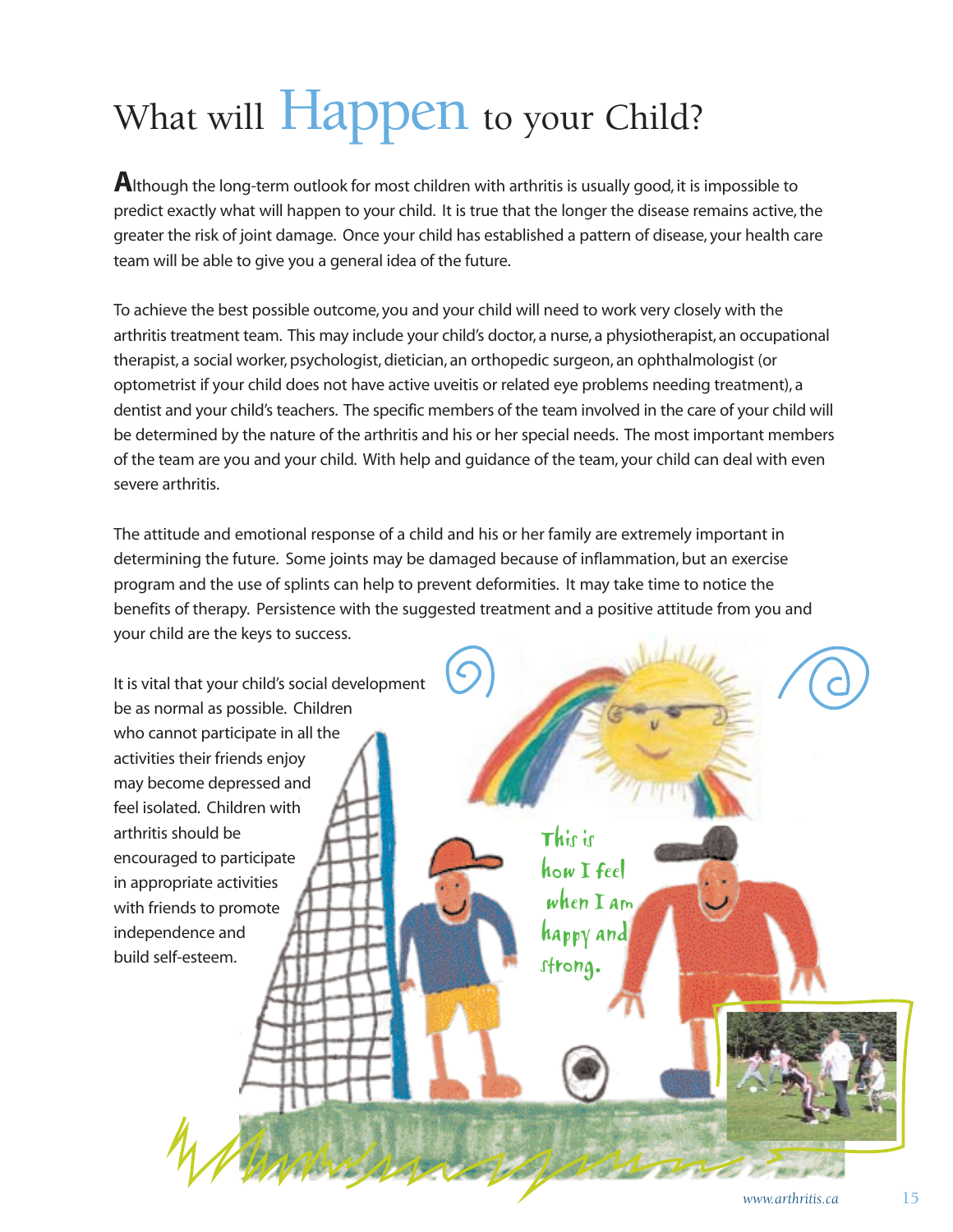# Treating Juvenile Idiopathic Arthritis

## **Medications**

A<sub>s</sub> yet, there is no cure for juvenile idiopathic arthritis. Still, there are medications that can reduce the inflammation, relieve pain and swelling associated with arthritis and help make exercise programs more effective as well as prevent or minimize permanent joint damage. To be fully effective,

medication must always be taken regularly and exactly as prescribed. A medication program will be designed by your child's doctor specific for your child. Remember that children's medications are prescribed according to the child's weight and disease activity. It is important to take the medication as prescribed and not to change the dosage without the doctor's knowledge.

## Aspirin

**A**spirin<sup>®</sup> (also referred by generic names; acetylsalicylic acid or ASA) used to be the most commonly prescribed drug for juvenile idiopathic arthritis. Although it remains a safe and effective drug for many children with JIA, and continues to be used by rheumatologists, some of the other NSAIDs are more convenient to take and are often better tolerated than aspirin. In children taking aspirin there is a very small risk of Reye's syndrome (sudden onset of altered state of consciousness together with liver disease) following infection with chickenpox or influenza. If you are concerned you should ask your child's physician for advice.



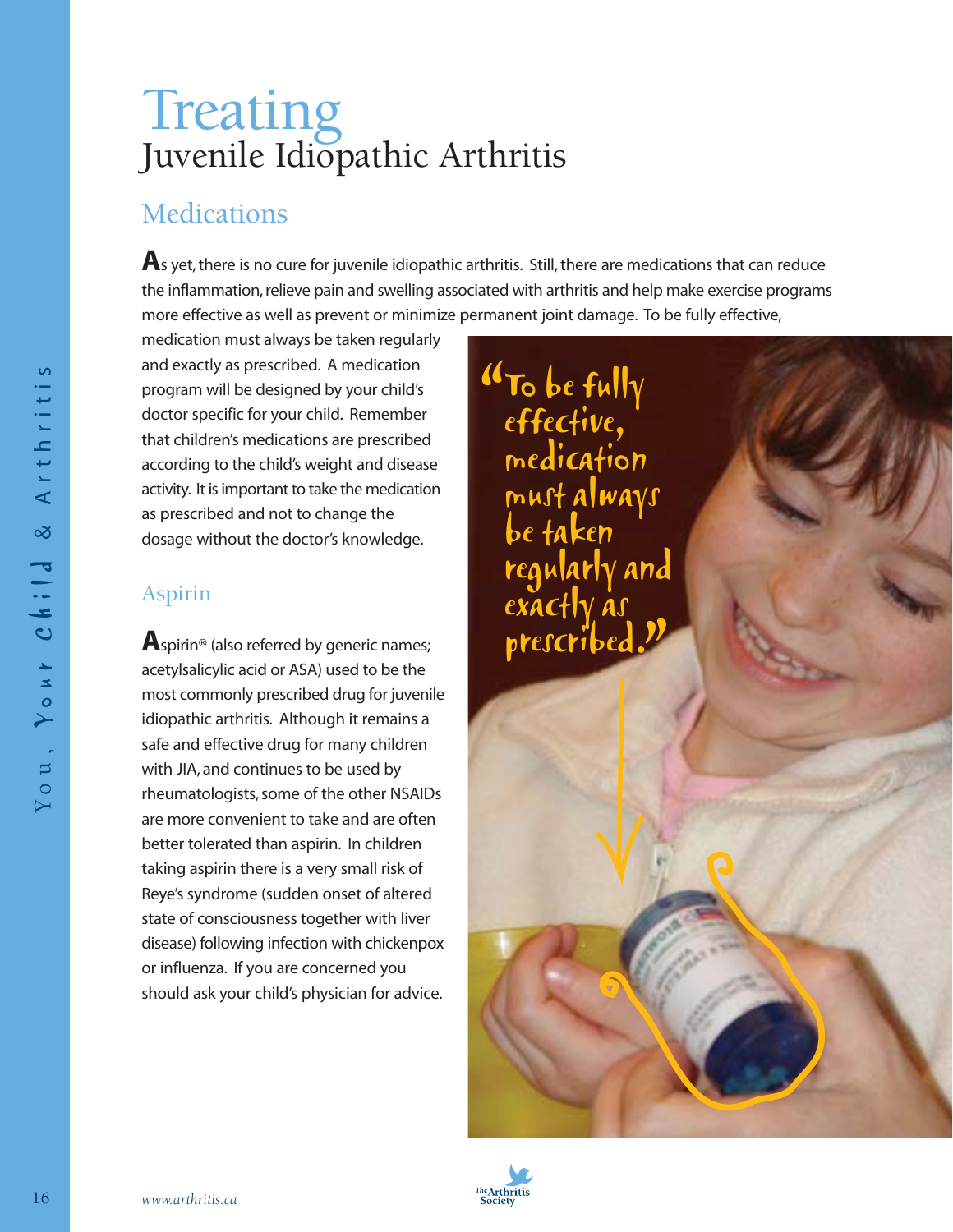## Non-Steroidal Anti-Inflammatory Drugs (NSAIDs)

**M**ost treatment approaches will start with antiinflammatory medications. This includes a variety of medications that decrease the processes involved in inflammation. However, these medications do not contain cortisone (steroids) and therefore are referred to as Non-Steroidal Anti-Inflammatory Drugs (NSAIDs). By reducing pain, swelling and stiffness, these drugs alone often allow a child with arthritis to participate in normal day to day activities. NSAIDs do not cause addiction, and their effect on inflammation does not wear out over time.

Some of the more commonly prescribed medications in this group include naproxen, indomethacin, ibuprofen and others. The choice of medication is based on disease type, how easy it is to take and physician preference. Sometimes it may take up to 8-12 weeks to see improvement. Sometimes one NSAID works while another does not, and it may occasionally be necessary to try several NSAIDs to find which one works best for your child. NSAIDs can be available as either a liquid or pill form and are usually given one to four times per day based on the type of NSAID prescribed.

## **Steroids** (Cortisone – Type Drugs)

**C**ortisone is a steroid hormone produced naturally by the body, and is extremely important for normal body metabolism. Corticosteroids (short term: steroids) are also very powerful drugs against inflammation and improvement can be seen quickly (e.g. as early as 48 hours). It is very different from the anabolic steroids sometimes taken by athletes. Steroids can be given orally, or as an injection through a vein (IV) or into the joint itself. Steroids (oral or IV) are used when the arthritis is severe, has not responded to other drugs or for other especially difficult problems. Prednisone is the most commonly used oral steroid in the treatment of arthritis. Because of its many side effects (see below), prednisone is not prescribed routinely. However, the side effects depend upon the amount and length of time over which the prednisone is used. Often in arthritis, prednisone is used at relatively low doses and for short periods of time until diseasemodifying anti-rheumatic drugs (DMARDS) start to work. Every attempt is made to use prednisone in the smallest dose possible for the shortest time possible in order to minimize the side effects. Prednisone cannot be stopped suddenly. It must be reduced slowly to avoid a severe flare-up of the arthritis and to allow the body time to regulate its own cortisone production.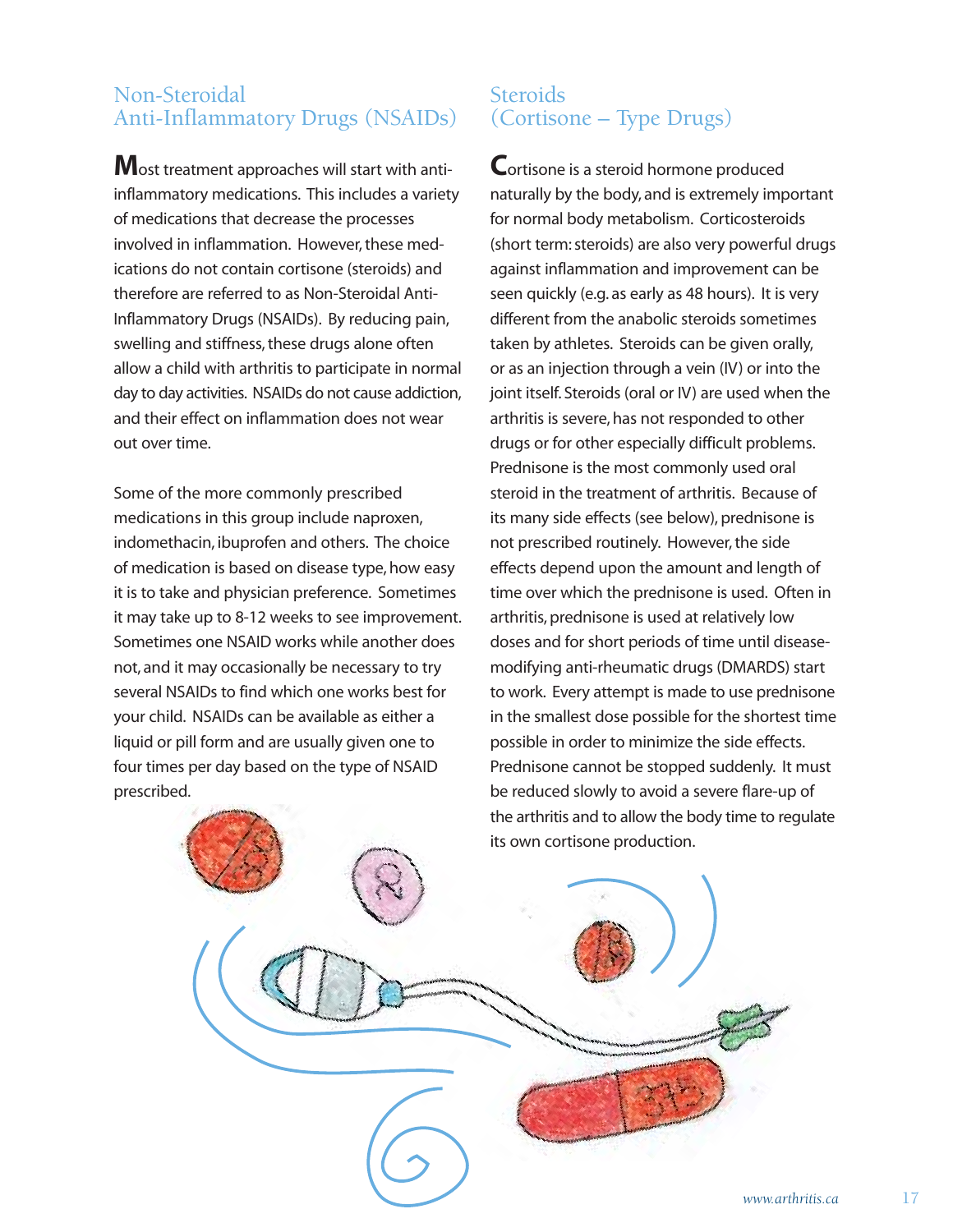## Steroid Joint Injections (Cortisone – Type Drugs)

**I**njections of steroids directly into a joint (intraarticular) can be very helpful for the child with only a few joints involved or persistent arthritis in joints that do not respond to initial drug treatment. This procedure will be done with attention to your child's age and tolerance for it.The known side effects of steroids taken by mouth do not occur with this type of treatment, and one joint injection does not mean that injections will haveto be repeated frequently, if ever again. Careful injection under sterile conditions with local anesthetic has little risk of side effects and may improve the injected joint(s) for months or even longer; the initial improvement is often dramatic occurring

> within days to a week following the joint injection. If effective, the other medications may be stopped early.

## Disease-modifying anti-rheumatic drugs (DMARDS)

**F**or children with prolonged arthritis in several joints or arthritis that is not controlled with NSAIDs or joint injections, continued inflammation within an affected joint may lead to permanent damage, and therefore second line drugs are often prescribed. Drugs in this group include methotrexate, sulfasalazine, hydroxychloroquine, and leflunomide. These agents, also called disease-modifying antirheumatic drugs, or DMARDS, are "slow acting" drugs that can take up to six months to work. They are used to obtain better control of the arthritis than that achieved by NSAIDs alone as they stop or reduce the cells in the immune system causing the inflammation. They are used often in combination with NSAIDs and joint injections. Sometimes one DMARD works while another does not, and it may occasionally be necessary to try different DMARDs to find which one works best for your child. Several DMARDs may be combined together to manage severe cases of arthritis. DMARDs can be given orally, or as an injection under the skin (subcutaneously or SC).

> Careful injection under sterile conditions with local anesthetic has little risk of side effects

The Arthritis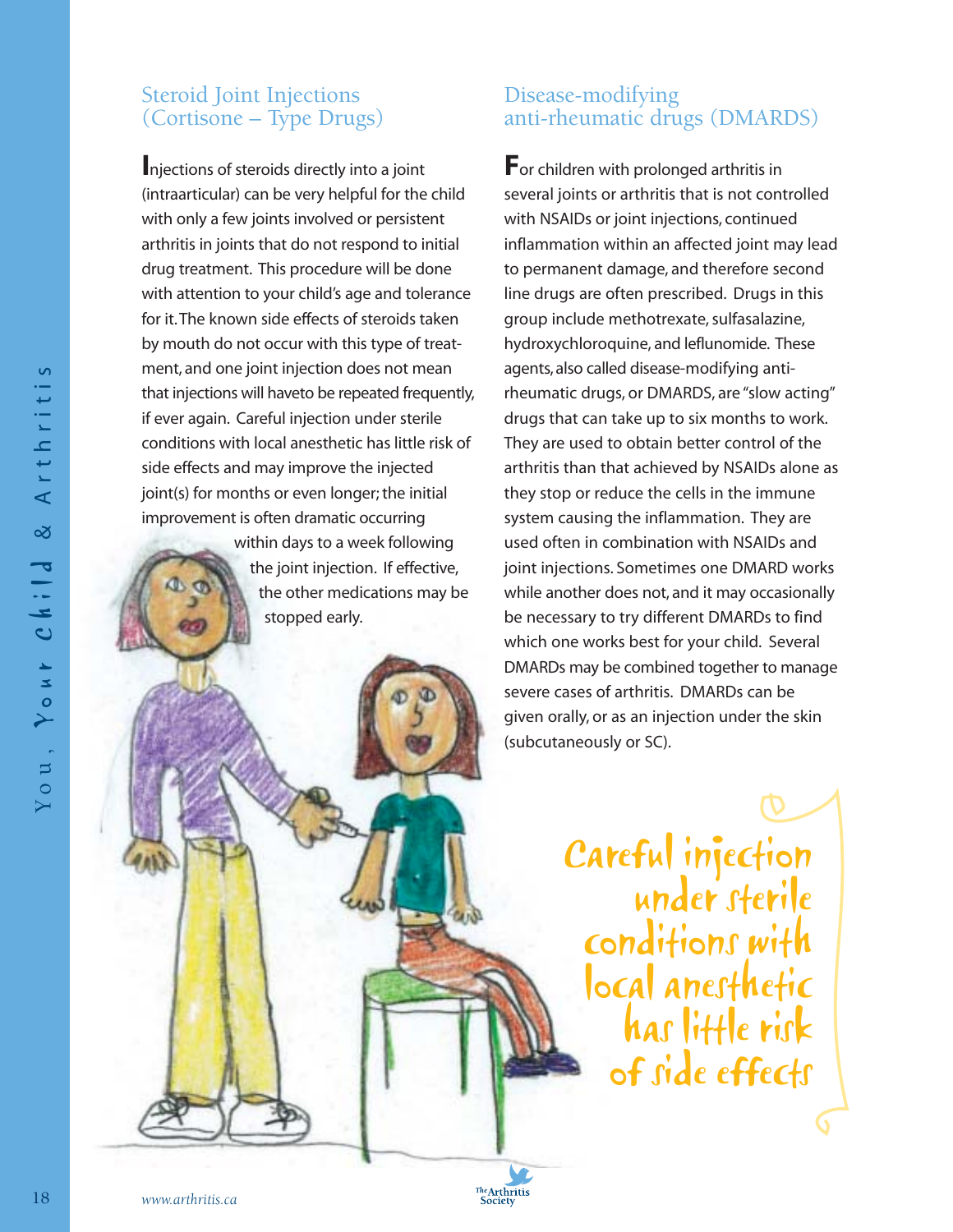With all these drugs, treatment must be continued for a long time (often months to years) even after the disease is controlled, in order to avoid a recurrence of arthritis. Eachdrug has its own side effects that require careful monitoring by regular physical examinations and laboratory tests. These will be carefully reviewed with you and your child by the health-care team.

Other agents such as cyclosporin (Neoral), azathioprine (Imuran), or cyclophosphamide (Cytoxan) may be used in some forms of JIA when other agents have failed to control the arthritis disease activity.

## Biologic Agents

**B**iologic agents are a new group of drugs that help reduce symptoms and the inflammation that can cause joint damage. Biologics agents are designed to target specific components of the body's immune system, called cytokines, which play a role in the disease process. Biologics are used when other drugs have not controlled the disease adequately. By blocking certain cytokines in the body that play a role in inflammation, biologics can dramatically reduce inflammation and, in some cases, prevent joint damage.

Biologics also work quickly and improvements may be noticed within 1-2 weeks of starting the biologic compared to other JIA medications. Two cytokines known to contribute to inflammation are tumor necrosis factor (TNF) and interleukin-1 (IL-1).

Four biologics are available and approved for the treatment of adult rheumatoid arthritis:

etanercept (Enbrel), infliximab (Remicade), adalimumab (Humira) and anakinra (Kineret). Etanercept, infliximab and adalimumab all block TNF while anakinra blocks IL-1. Currently, etanercept is the only biologic that is approved by Health Canada for use in children with JIA. Etanercept has been shown to be effective in treating arthritis in children who have not improved on methotrexate alone. It may also be helpful in the treatment of systemic JIA

and the uveitis associated with JIA. Etanercept is given as a twice weekly injection under the skin (SC) either alone or in combination with methotrexate and other medications (e.g. antiinflammatories, corticosteroids). Infliximab works similarly to etanercept but is administered as an IV infusion in a clinic or hospital usually once a

month (may vary between every two to eight weeks depending on the child's response and amount of inflammation). It has not been approved by Health Canada for use in children with JIA but preliminary studies in children indicate that it may be helpful in treatment of JIA as well as the uveitis associated with JIA. Adalimumab and anakinra are currently under investigation for use in children. Adalimumab is given as a SC injection once every two weeks while anakinra is given by daily injection.

Prior to the start of any anti-TNF biologic (etanercept, infliximab, adalimumab), your child must be tested to ensure there is no tuberculosis (TB) infection present. This is done by a TB skin test and chest X-ray. Other medical conditions for which it is not safe to give an anti-TNF agent include severe chronic infections, heart failure, neurologic diseases (such as multiple sclerosis, neuropathies), or pregnancy.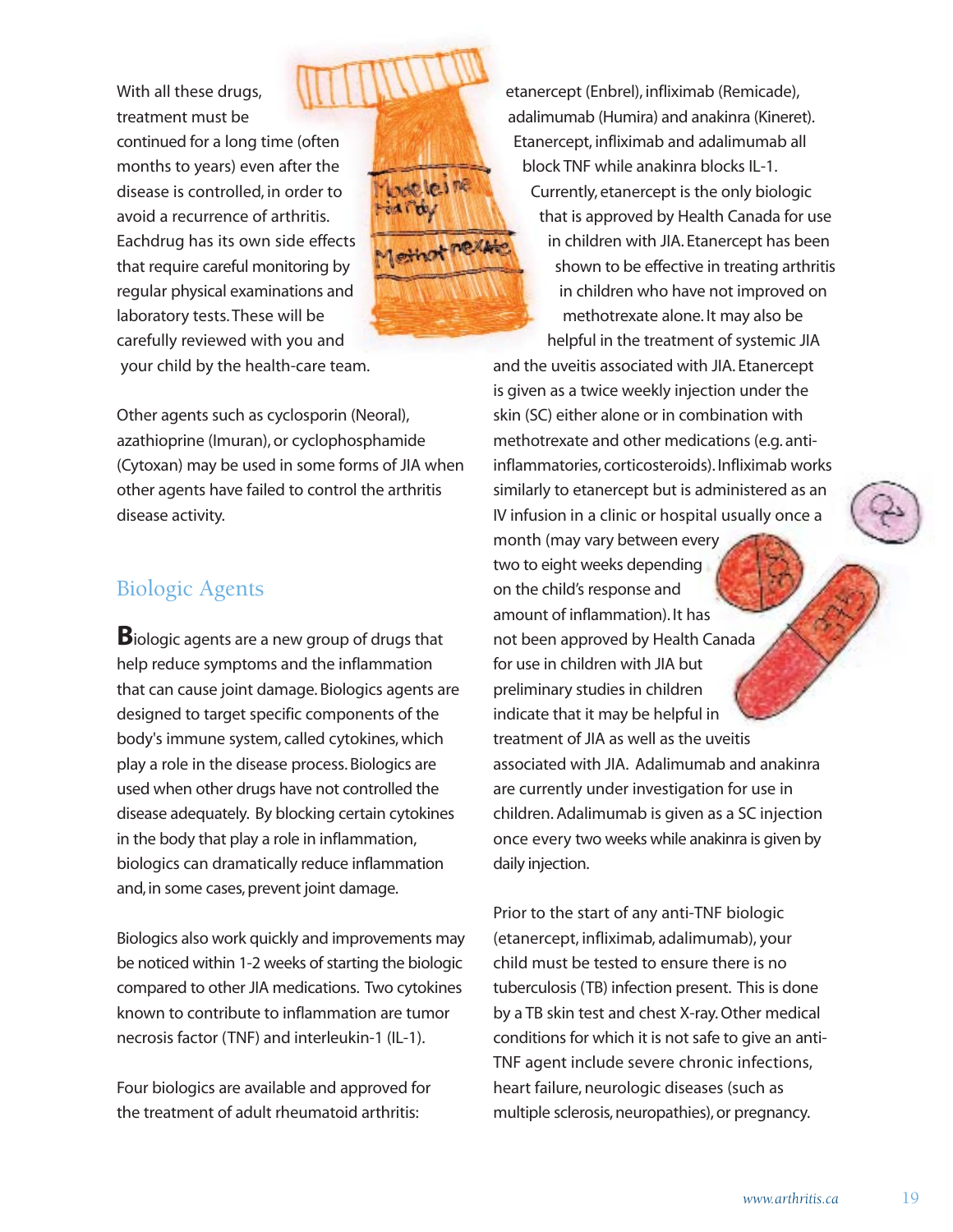## Biologics are used when other drugs have not controlled the disease adequately. "<br>"<br>"  $\mathbf{v}$

Children should also be vaccinated or already had chicken pox before starting treatment with a biologic.Treatment with biologics is expensive. Costs can range from \$15,000 to more than \$25,000 per year. Please discuss with your child's doctor if a biologic agent is an appropriate therapy, and what options for drug coverage are available to help pay for the costs of the biologic treatment (e.g. private health insurance plans, provincial drug benefit programs etc).

## Newer Therapies

As this edition is going to press, there is ongoing research into the development of new biologic therapies designed to modify the immune response in a precise manner in order to more effectively control the arthritis with less side effects. These include monoclonal antibodies, receptor inhibitors and peptide vaccines. Ask your health care team about these newer agents.

The Arthritis

*<u>KThere</u>* is ongoing research into the development of new biologic therapieš."<br>——————————————————— ".<br>"ה כ

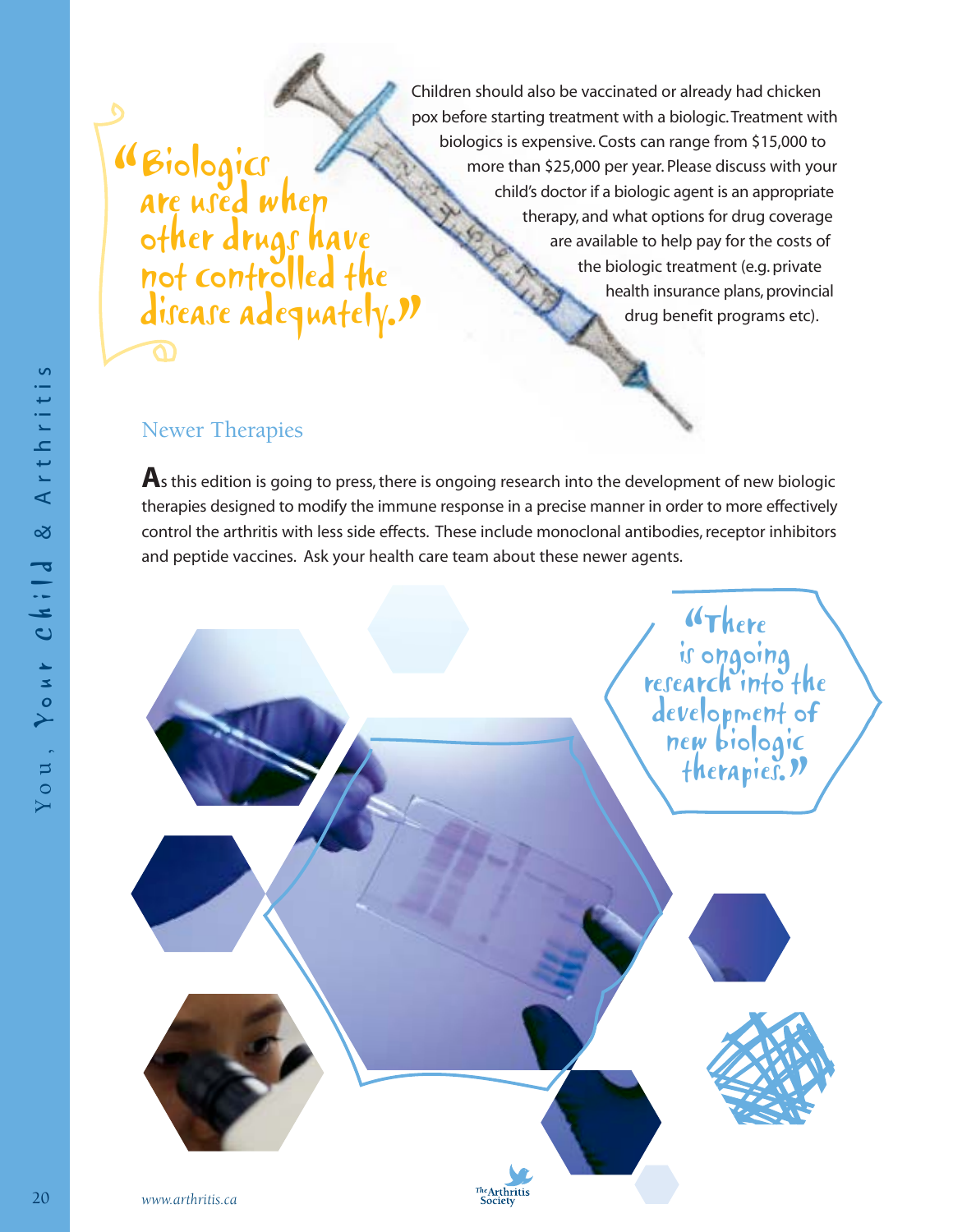## Physiotherapy and Occupational Therapy

**P**hysiotherapy and occupational therapy are essential components of the treatment program for all children with JIA to minimize long-term damage to joints and muscles and to preserve function.

Inflammation causes pressure and sometimes pain in and around the joint, causing muscles around the joint to go into spasm and tighten. Thus, the child with arthritis will tend to keep the inflamed joint(s) in the most comfortable position, which is usually bent. If a joint stays bent for too long, both the muscles and tendons (strong, rope-like structures that attach muscles to bones) will shorten and not grow properly. This results in the joint staying in a bent position, called a joint contracture.

It is very important to remember that in children, unlike adults, cartilage and bone can still grow, which allows for healing and repair of joint damage. However, joint tightness must be reduced by a routine of exercises and splinting; otherwise a deformity may develop, and the child will not be able to completely straighten the joint. If a joint remains in a bent position for too long, it may not grow properly and permanent damage and deformity could result.

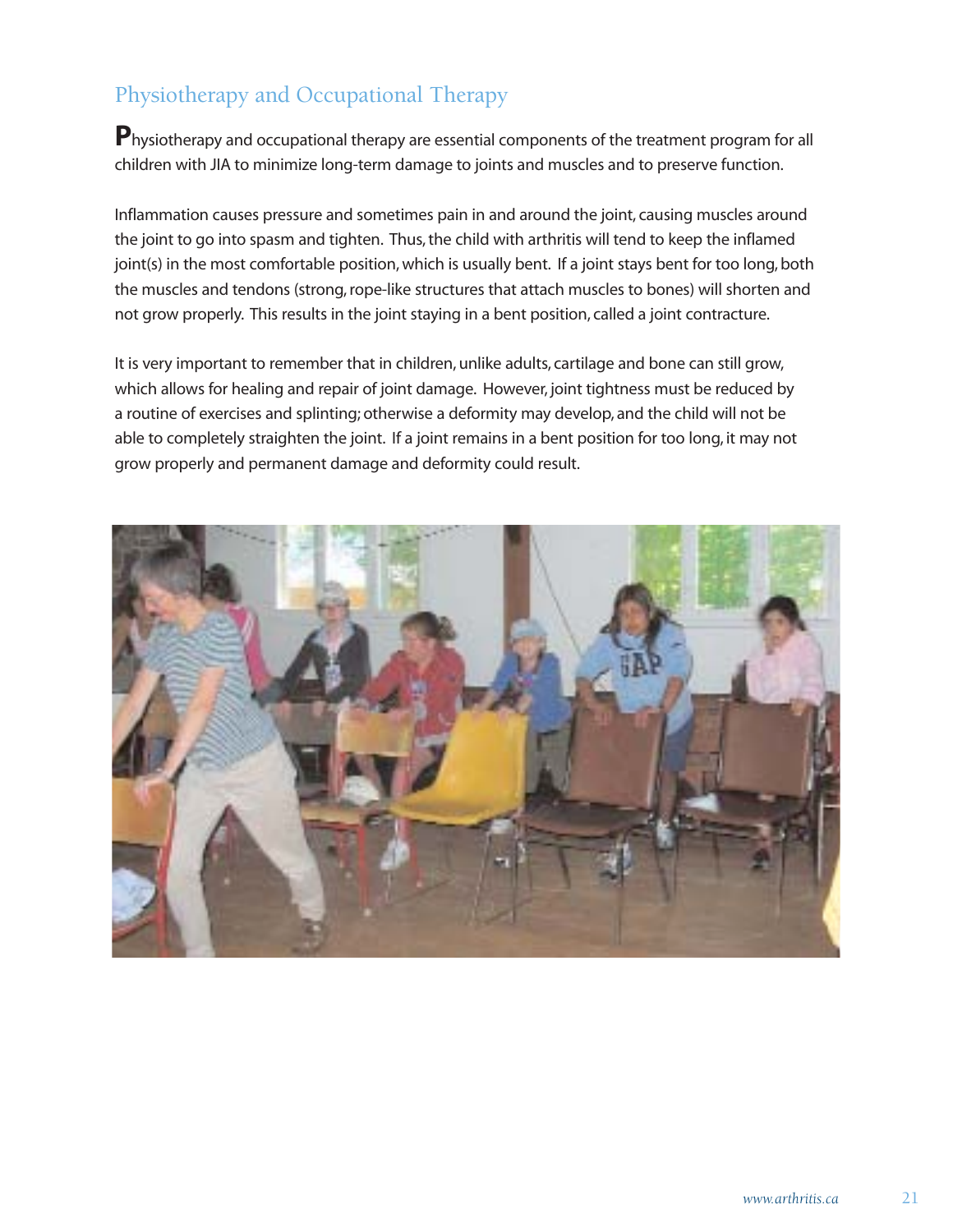$\mathsf{r}$ 

### Active Exercises

**I**t is important for children and families to take responsibility for the exercise program and make it a part of daily life. It is often helpful to have family members join in an exercise program. As the general condition improves, more active exercises will gradually strengthen muscles. Strong muscles stabilize and protect the joints. Regular exercise will also improve your child's overall fitness and endurance. Range of motion exercises will help keep the joints mobile particularly in children with decreased motion in a joint or whose joints have become fixed in a bent position. Encourage your child to participate as much as

possible, and let your child set his or her own limits. Some modification of activity may be needed during flares of arthritis.Your therapists can advise you as to which activities are the least stressful on the joints.

Active exercises are important even when there is swelling.The amount of joint swelling in JIA is variable and not related to eventual joint damage. In fact, some children with only a small amount of joint swelling have particularly severe problems with stiff joints.

Your health care team will help advise and teach you and your child an appropriate exercise program. Most exercises need to be done daily in order for it to be effective for your child. The therapist can also show you and your child how to use hot baths, hot packs, hot wax and/or cold treatments prior to exercising to make the therapy easier.

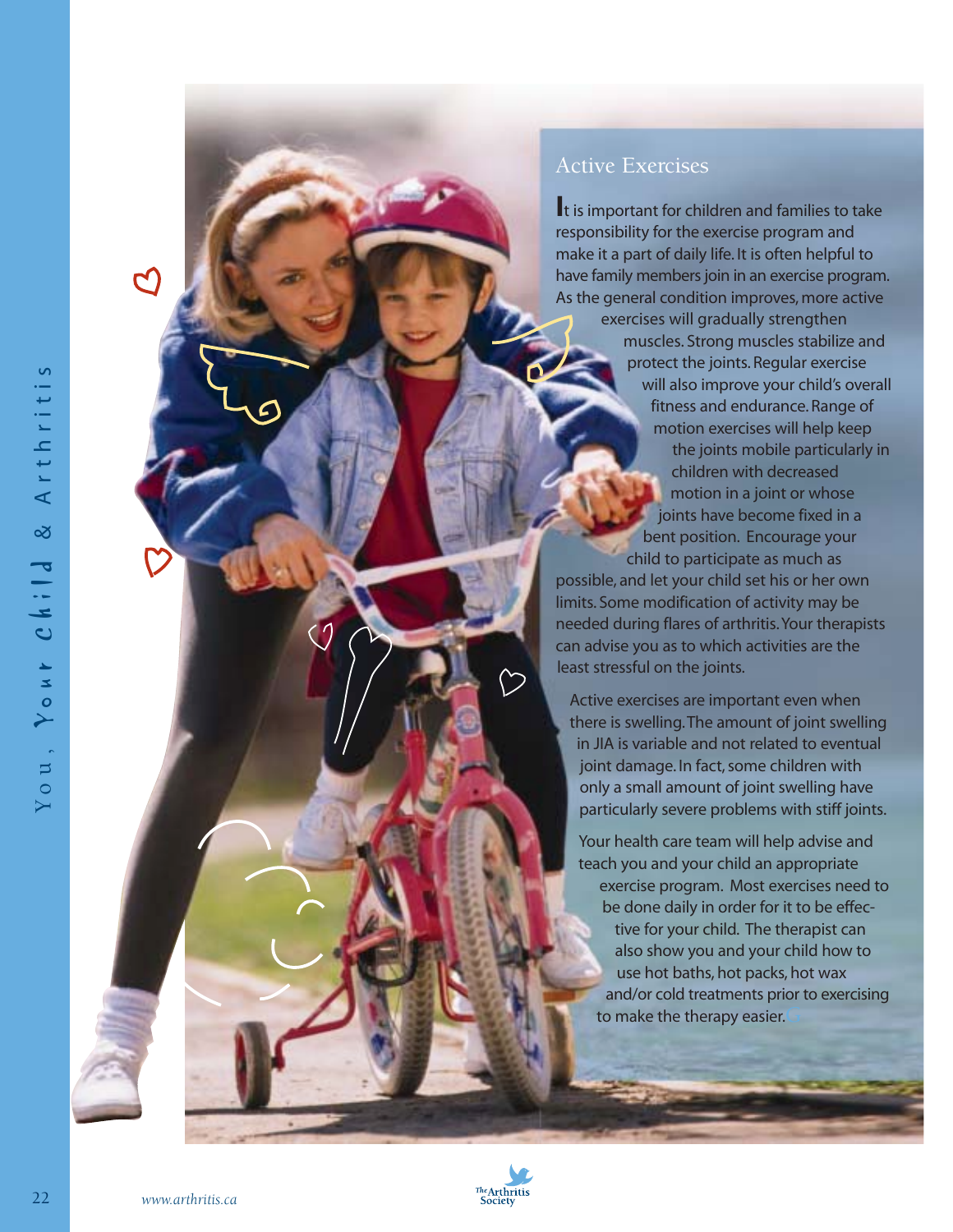## General Physical Activities

**O**rdinary activities or play are not a complete substitute for a regular exercise program. However, some routine activities are especially good for joint mobility. Even lying flat on the stomach (lying prone) for some time each day will help keep the hips and knees straight.The child may read or watch television in this position. Pre-schoolers are extremely curious, and mobility is extremely important for their development. For these youngsters, riding a tricycle is excellent exercise and can strengthen hips, knees and ankles when walking is too painful. Swimming is also an excellent exercise for most children.With the force of gravity greatly reduced, swimming can improve muscle tone and movement of large joints better than any other activity.

Children with arthritis can be encouraged to participate in sports and recreational activities as tolerated. Recreational activities can help your child to exercise their joints and muscles but can additionally build confidence in their physical abilities, develop social skills and allow them to have fun at the same time. Remember that recreational activities should not replace any therapeutic exercises prescribed by your health care team.

## Splinting

The health care team may recommend that your child use splints. Splinting has several purposes in the management of arthritis in children. A splint at night (resting splint) and during naps will hold inflamed joints, such as knees and wrists, in a good position. Resting splints help to prevent, and can gradually correct, deformity.

Sleeping with splints can be at first difficult for some children, who may wake up and complain of pain or discomfort. However, resting splints are generally well tolerated as long as they fit well. They should not cause pain or red marks, and if they do, they must be checked. It is essential that you and your child persevere with the splints. Otherwise your child will tend to sleep in a curled-up position, and since joints gradually stiffen during the night, this could eventually lead to

permanent problems.

Daytime splints (working splints) may also have to be worn to support and assist normal daytime activities such as writing. Use of these types of splints can provide pain relief by protecting inflamed joints. Your child may resist wearing splints in front of friends, and it may help to have the teacher discuss the reason for wearing splints with the rest of the children in the class. When your doctor and therapists have decided splinting is no longer necessary, they will advise you on how to stop wearing them.

My hand splint

helps me feel better.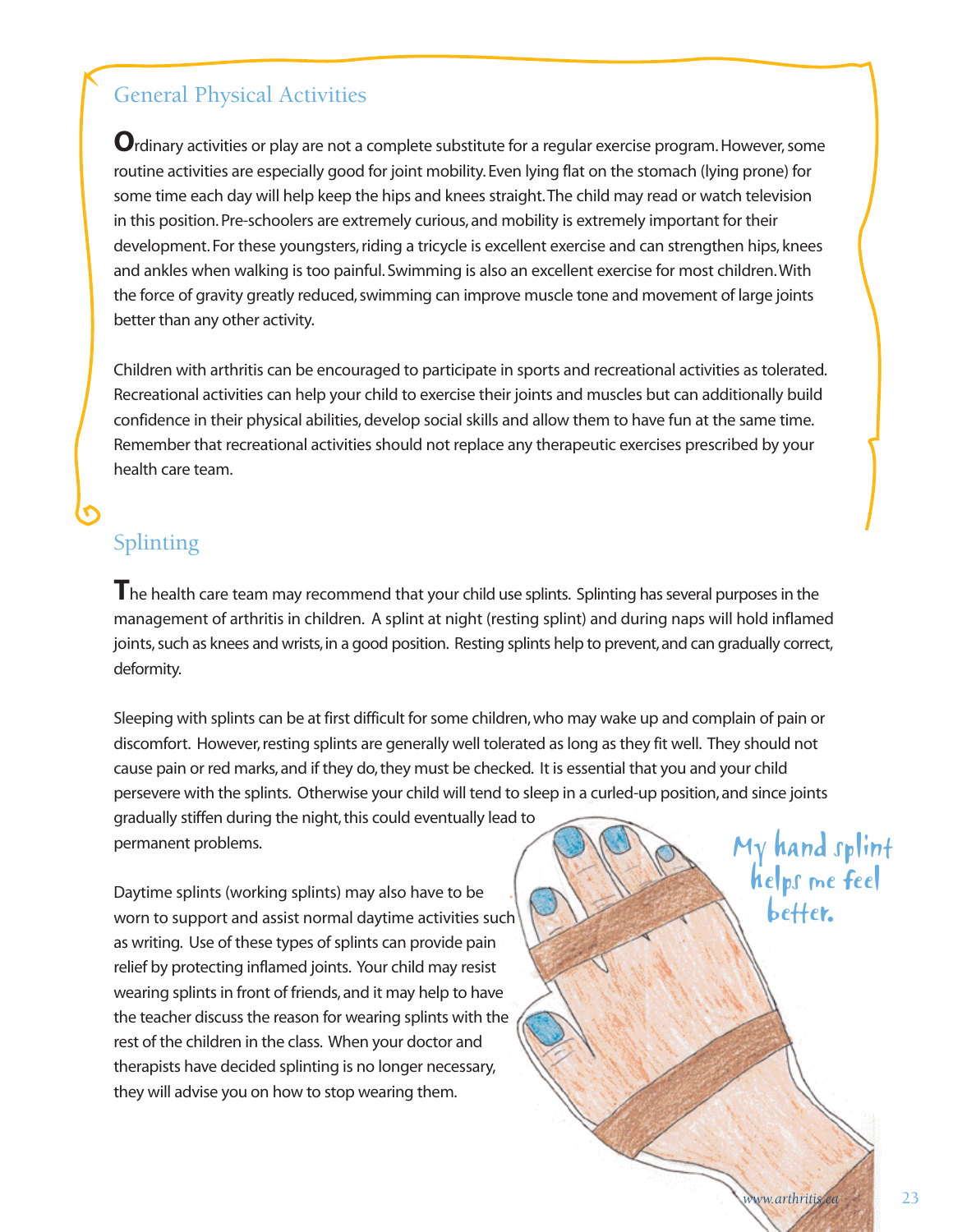# $2$ <sub>Rest</sub>  $2^2$

**C**hildren need extra rest when their arthritis is very active, but a child with active inflammation should not be allowed to rest in bed all day as this promotes stiffness and loss of mobility.The mattress should be firm and the top bed sheets should not be tucked in too tight to allow free movement in bed.

Even very ill children should have all their joints moved through as full a range of movement as possible each day. Exercise in a warm pool or in a deep tub bath at least once daily helps the muscles to relax, and allows the joints to be moved in as full a range as possible.

Good posture, even in bed, helps to prevent deformities.There is a right and a wrong way to lie in bed; a therapist can explain the difference. Inflamed joints may be placed in splints to maintain them in a good position. If the neck is involved, only one flat pillow should be used. Larger pillows will encourage the neck to bend forward. Pillows should never be placed under the knees, as this encourages permanently bent knees.

## Relief of Morning Stiffness

**M**ost children experience stiffness when they wake up in the morning or after a nap. The stiffness is one of the measures of arthritis disease activity. There are several ways of helping to relieve the stiffness in your child including taking a hot bath or shower, using a hot pack or heating pad, sleeping in a sleeping bag and doing range-of motion exercises. Although most children do better with warmth, some children may respond better to cold treatments (cold pack, plastic bag filled with ice or frozen vegetables).

## Improvement Takes Time

The benefits of exercises will take time. At the start, the exercises may be somewhat painful for your child, and it will be hard for you to constantly remind your child to do them. It will be harder still for you to be consistently positive about the future when your child has had a recent flare. Share your doubts, fears and questions with your child's caregivers. In that way, you and your child will be better able to maintain the positive attitude that is essential for the best possible outcome.

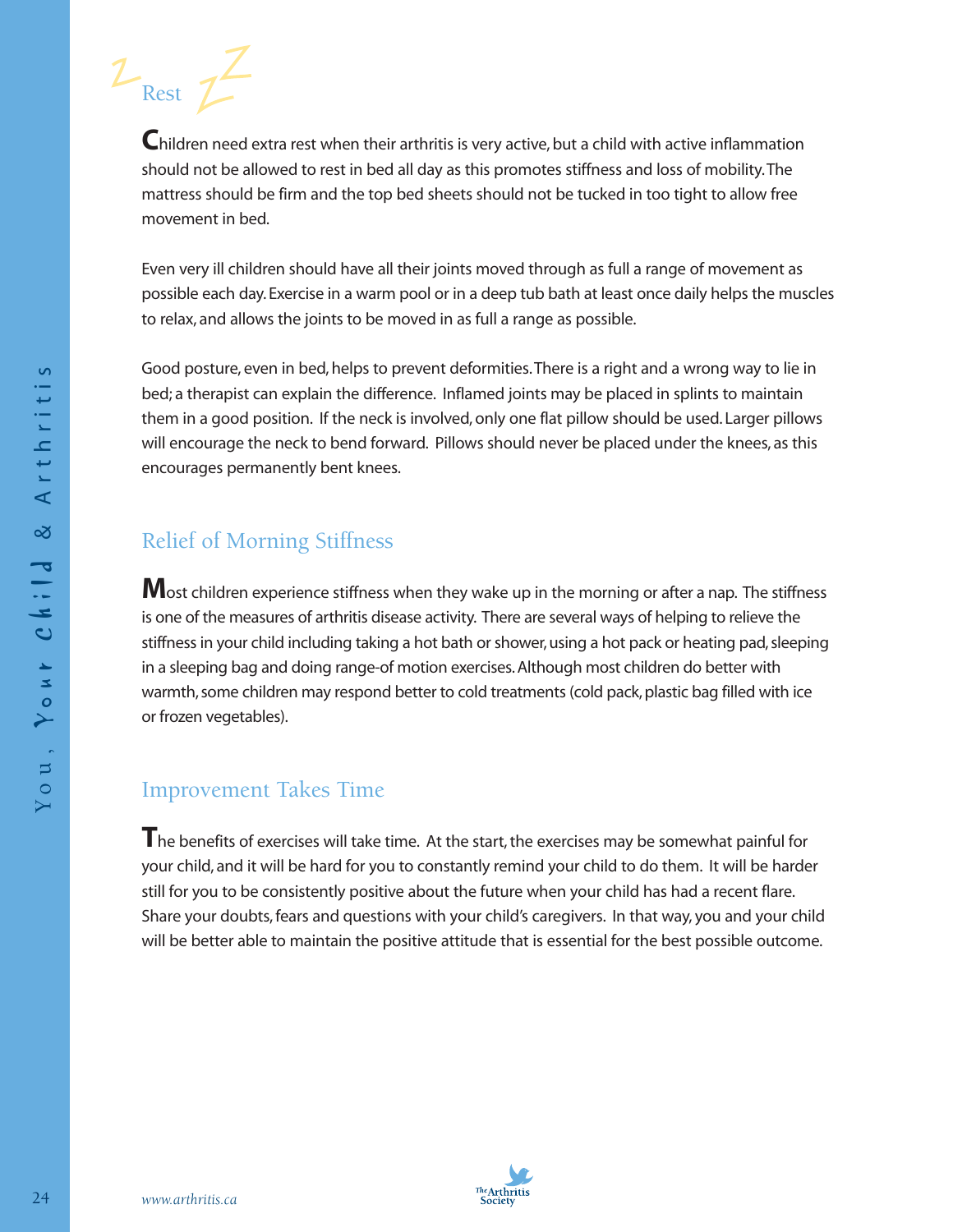## Eye Care

**A**s mentioned previously, eye inflammation can be a unique feature of children with juvenile idiopathic arthritis. Children with oligoarticular JIA are at highest risk of developing chronic eye inflammation or uveitis, especially young girls and those who test positive for the antinuclear antibody (ANA). It is important to realize that children who do not have a positive ANA can still be at risk of suffering from uveitis. Uveitis is least common in systemic JIA. The uveitis most often occurs without any eye symptoms nor changes to the appearance to the eye. Additionally, the uveitis has no relation to the degree of inflammation in the joints. Some patients may complain of sudden onset of extreme pain, redness and light sensitivity in one or both eyes. Although this is a sign of active uveitis or related complications, it does not necessarily mean that the child had uveitis and one should certainly not wait until these symptoms occur. Prompt consultation with an eye doctor is important.

Generally, frequent eye examinations by a trained eye specialist (ophthalmologist or optometrist) are an important part of your child's management to screen for inflammatory problems. If treatment is needed, then the child should be under the care of an ophthalmologist. Prompt treatment reduces the risk for permanent loss of vision. The eye examination, including a slit lamp examination, is a simple and painless procedure except for the eye drops needed to dilate the pupils.These sting for 10-20 seconds. Treatment of uveitis may include eye drops (e.g. steroids, drops to dilate the pupil), injections of steroids behind the eyes (subtenon injections), and other oral or injectable medications discussed previously.

The frequency of the eye exams will depend on your child's risk for developing eye problems and will be determined by your child's pediatric rheumatologist and ophthalmologist/optometrist. Please ensure that you, your child and rheumatologist are informed and updated with the results of the eye examinations performed by the ophthalmologist.

> **"Children** with<br>
> oliagarticular oligoarticular JIA are at highest risk of developing chronic eye flammation or uveitis, especially young girls "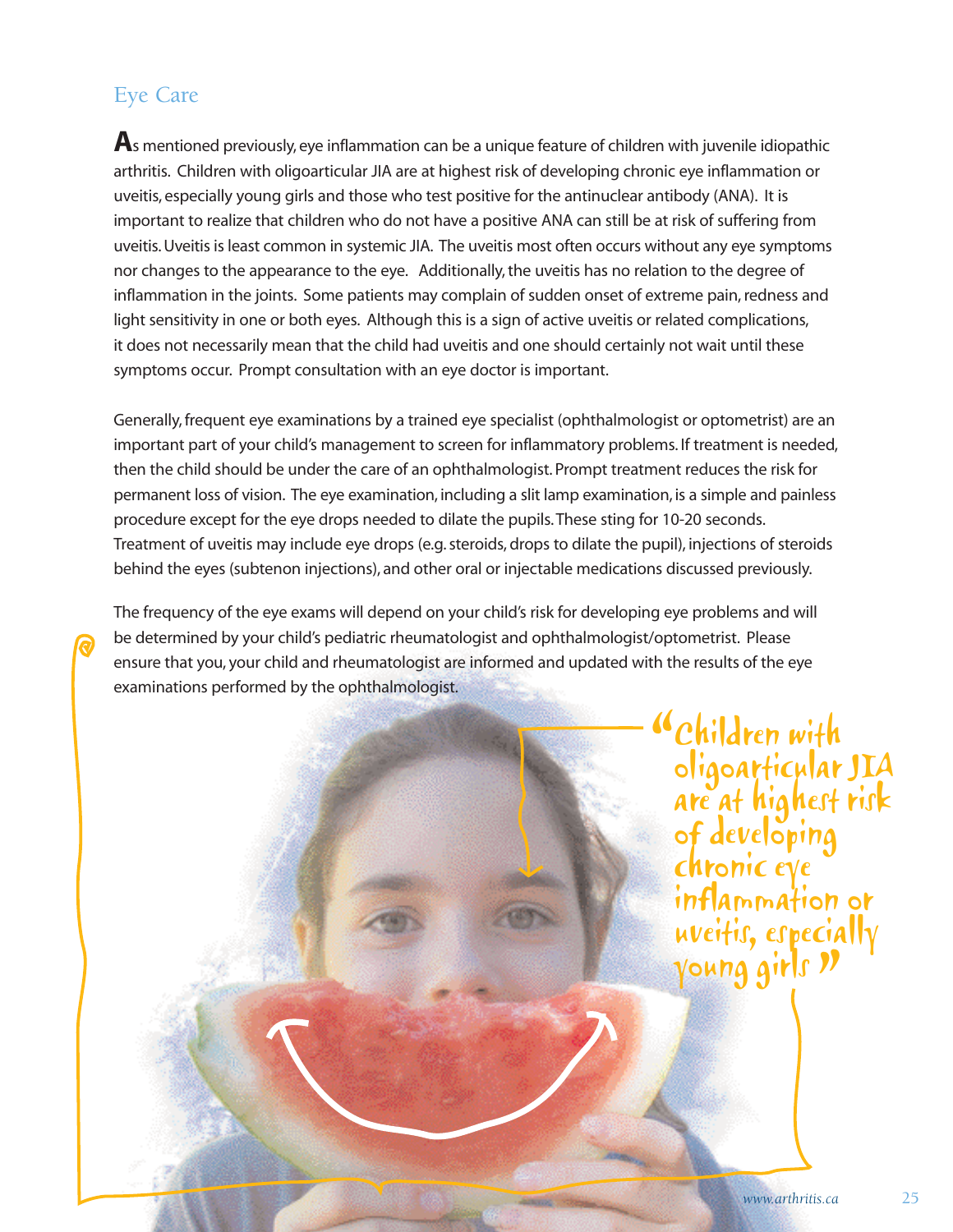## **Surgery**

**S**urgery is not commonly required but may ultimately be necessary after many years of severe arthritis.Your doctor may seek the advice of an orthopedic surgeon to help plan future treatments and surgical procedures if the need arises to relieve pain, straighten out a bent or deformed joint, restore mobility, or to replace a damaged joint. Sometimes the tendons and ligaments around joints, such as the hips, may need lengthening.When arthritis affects one knee more than the other, the side



with the worse arthritis may grow faster. This may, temporarily, increase the length of the leg of the more involved side, but given time, the growth of the other leg will often catch up. Only very rarely is a surgical procedure required to correct the difference in leg lengths.The orthopedic surgeon may also be asked to make recommendations on splinting and rehabilitation.

If arthritis has severely affected the jaw, there may be poor chin growth. An orthodontist may recommend a splint to be worn in the mouth. Surgical procedures can correct this problem once the disease is in remission. Your doctor may seek the advice of an orthodontist to make recommendations regarding these procedures.

Arthritis of the jaw can make complicated dental work a problem. Be sure to tell your dentist that your child has arthritis so that he or she can give your child's teeth special attention.You should also strongly encourage your child to practice good dental care. As juvenile diopathic arthritis frequently affects the neck and jaw, it may make general anesthesia difficult, and it is advisable that an anesthetist see children with JIA before any type of operation is planned.

Eye surgery is sometimes needed if a child develops a complication such as a cataract (a cloudiness in the lens of the eye), glaucoma (high pressure inside the eye), and/or band keratopathy (calcium deposition on the surface of the eyeball due to the uveitis.

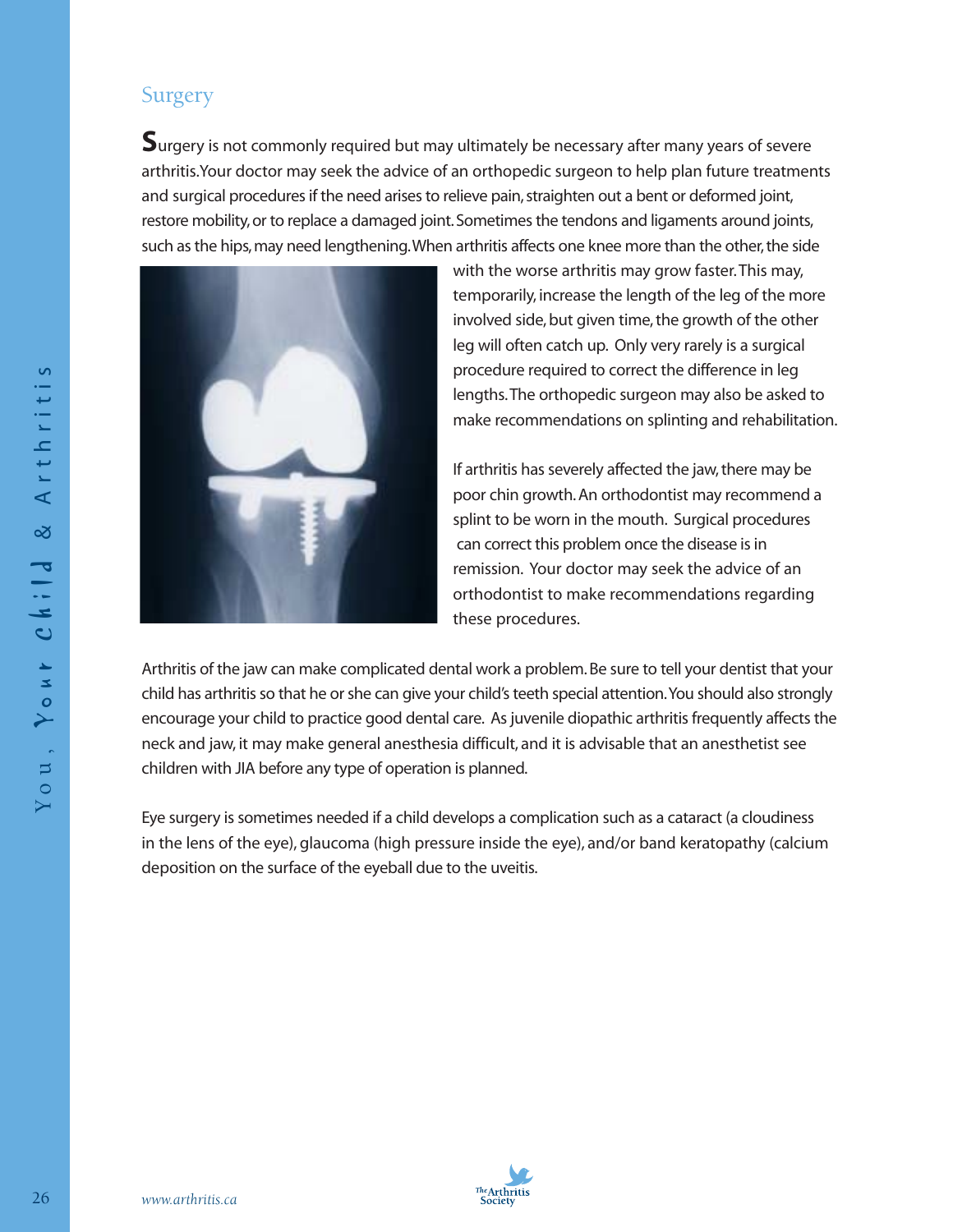## Your Family and Juvenile Idiopathic Arthritis

**F**ear of the future can affect how even the strongest family works together. It is very helpful if all family members can become involved in the child's program so that they can provide each other with the support needed to deal with, and overcome, a chronic illness.

Sometimes the parents of a child with a chronic health problem become overly involved with that child to the exclusion of other aspects of their lives.It is important for parents to socialize, maintain their friends and pursue other interests if they are to keep a balanced perspective and provide the optimism and strength their child needs.

The emotional stress of an ongoing illness like arthritis is felt keenly by other children in the family. Brothers and sisters are often confused as to how to feel about the child with arthritis.They want to help, but sometimes – understandably – they are jealous of all the extra attention the child with arthritis seems to receive. Brothers and sisters may have difficulty understanding why there is so little time left for them. Make sure their interests are not overlooked, and encourage them to get involved. It may be appropriate, for example, to have the other children participate in the exercise program with the child with arthritis. Allow them to openly discuss their own efforts and struggles to adjust to their siblings' arthritis. On a positive note, children who grow up in a home with a chronically ill brother or sister often develop rare insight into the problems of others and benefit from this experience.

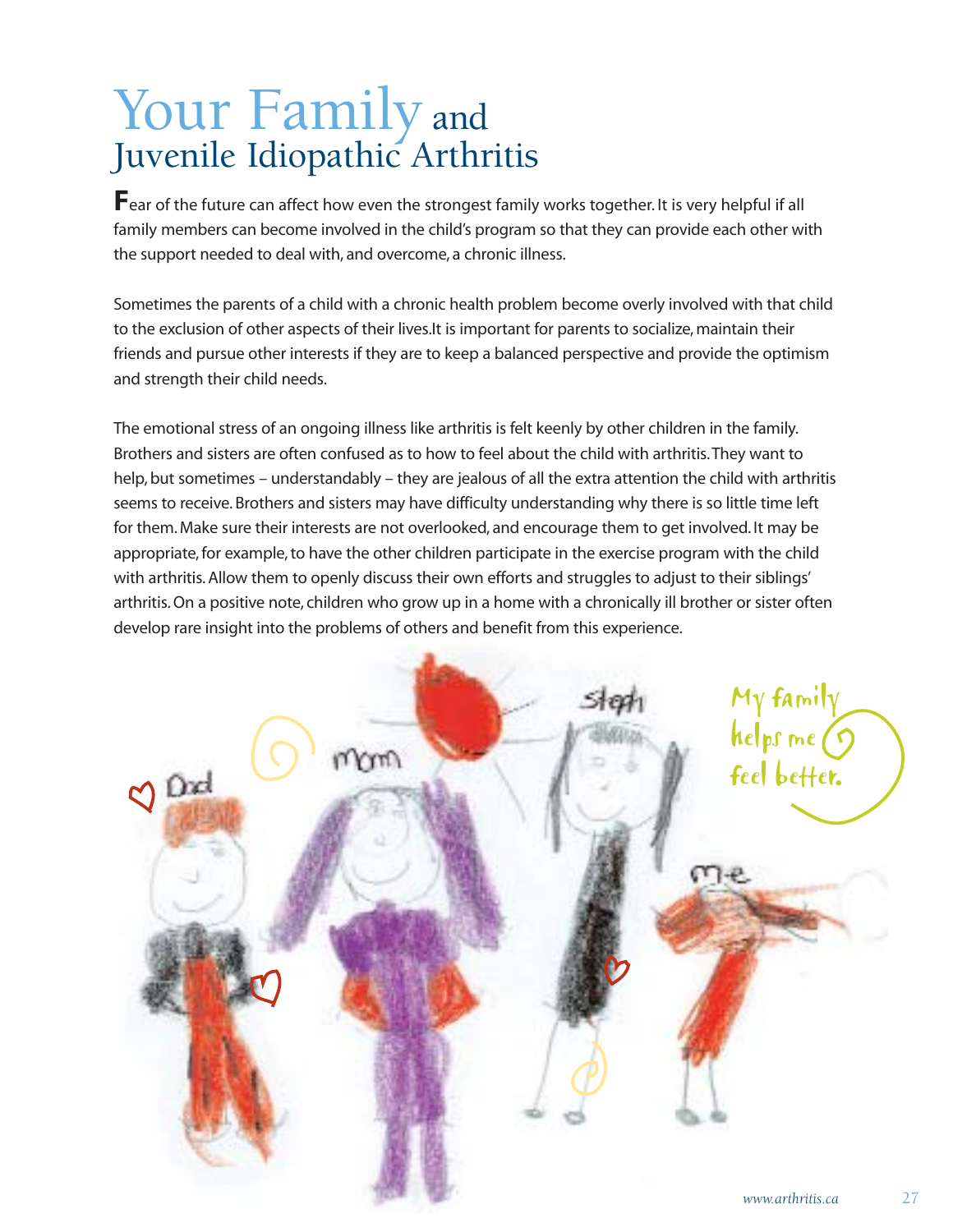## Independence and Learning to Cope with Life

Parents should set limits and discipline the child with arthritis as normally as possible. There is a tendency for parents to excuse the child with arthritis for inappropriate behaviour. However, this may, at times, encourage the child to use the disability for her own advantage both in and outside the home, which can lead to behaviour problems later on in life. Often, parents need help from a professional in knowing how to best deal with some of these issues. A social worker or psychologist skilled in helping families deal with such problems may be of great benefit during these times.

It is important for parents to think in terms of what their child can do and encourage the child to discover his or her own limits from the start. It is important to let your child dress and undress herself, even if this seems to take too long. Involvement of the joints of the hands may make buttons hard to grasp. Often, restricted hip movement can make shoes and socks difficult to put on and take off. An occupational therapist can design aids that will help children manage despite such difficulties.

# Your Child and School

**I**t is crucial that your child's life remain as normal as possible. Attending a regular school should be a prime goal of the treatment program. If the arthritis is active, this will require the encouragement and help of understanding school staff. At the start of the year, set up a meeting with the principal, teachers, nurse and any others in the school who may be in contact with your child. Share with them your child's condition, limitations, strong points and special needs, and tell them about JIA and your child's treatment program. There are special pamphlets for teachers of children with JIA that are available from various organizations, including The Arthritis Society. If the school staff has further questions, it may be advisable for members of your child's arthritis team to meet with them as well.

Early morning stiffness can be the greatest problem in getting to school. During the night, fluid accumulates in the joints making them stiff. As your child gets moving in the morning the stiffness decreases.Your child may have to wake up early so that the stiffness improves enough to move comfortably. A warm bath with a stretching exercise program is very helpful. And if at all possible, your child should get dressed without help, because dressing is itself an excellent joint exercise.

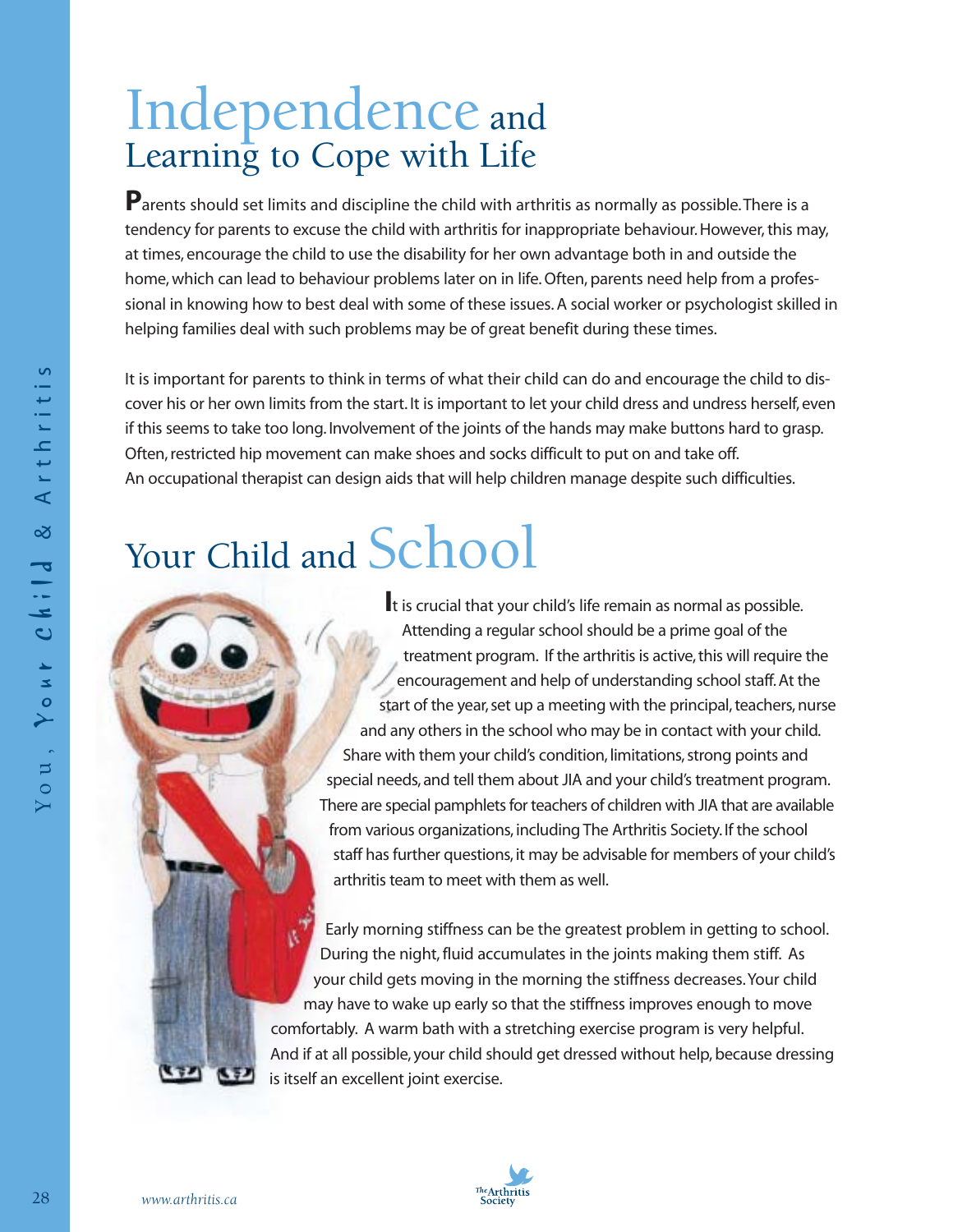Since early morning joint stiffness may vary in duration from day-to-day, teachers should be told that your child might sometimes be late. Most children with arthritis attend school full-time, but if your doctor and therapist decide that half-days at school should be tried this may be better done in the afternoons.

Another challenge at school may be the need for frequent eye medications, sometimes as frequently as hourly. No special training is needed to instill eye drops so the school nurse or teachers may do this. Although older children can instill their own eye drops, they may need to be reminded to do so by school personnel. No child should ever miss school solely because of a need for eye drops.

<sup>"</sup>Since early<br>mothing join morning joint stiffness may vary in du from  $day-to$ teachers shou be told that  $\gamma$ our child mig sometimes be late "

Classmates will be curious about hand splints. If the teacher treats your child's splints in a matter-of-fact way,so will the class. A simple explanation to the class about the use of splints in the treatment of arthritis is best. Splints can be likened to teeth braces, which are used temporarily to make sure that part of the body grows straight. Painful wrists may make carrying books a problem; the school may provide another set of books for home. A backpack may also be helpful.

Children with arthritis often get stiff if they sit for too long a period of time.Teachers can help by having your child move around in the classroom. If the arthritis is very active, the child may be unable to participate in regular gym classes and arrangements can be made for the child to do physiotherapy during gym. If the knees are very swollen, it is best to avoid sports that require a lot of jumping or jarring movements, e.g. basketball or downhill skiing. However, your child should not be restricted. Unless the arthritis is severe, he or she should be encouraged to participate in activities and set his or her own limits.

It helps to have the classmates of a child with severe arthritis well informed, too. Getting them involved – assisting with boots and clothing, for example, or heavy doors, taking notes and so on – can promote understanding and cooperation, and make your child's school days much easier.Your child may also be able to suggest ways that classmates can help.

In high school, children are often expected to rotate from class to class.This may pose special problems for children with arthritis. It may be beneficial to have your child excused from class a few minutes early to"beat the rush" to the next class. If possible, try to have classes scheduled so that there is as little distance as possible between different classrooms.

It is important for you and your child to continue to work together with school staff in order for your child to both enjoy and succeed at school.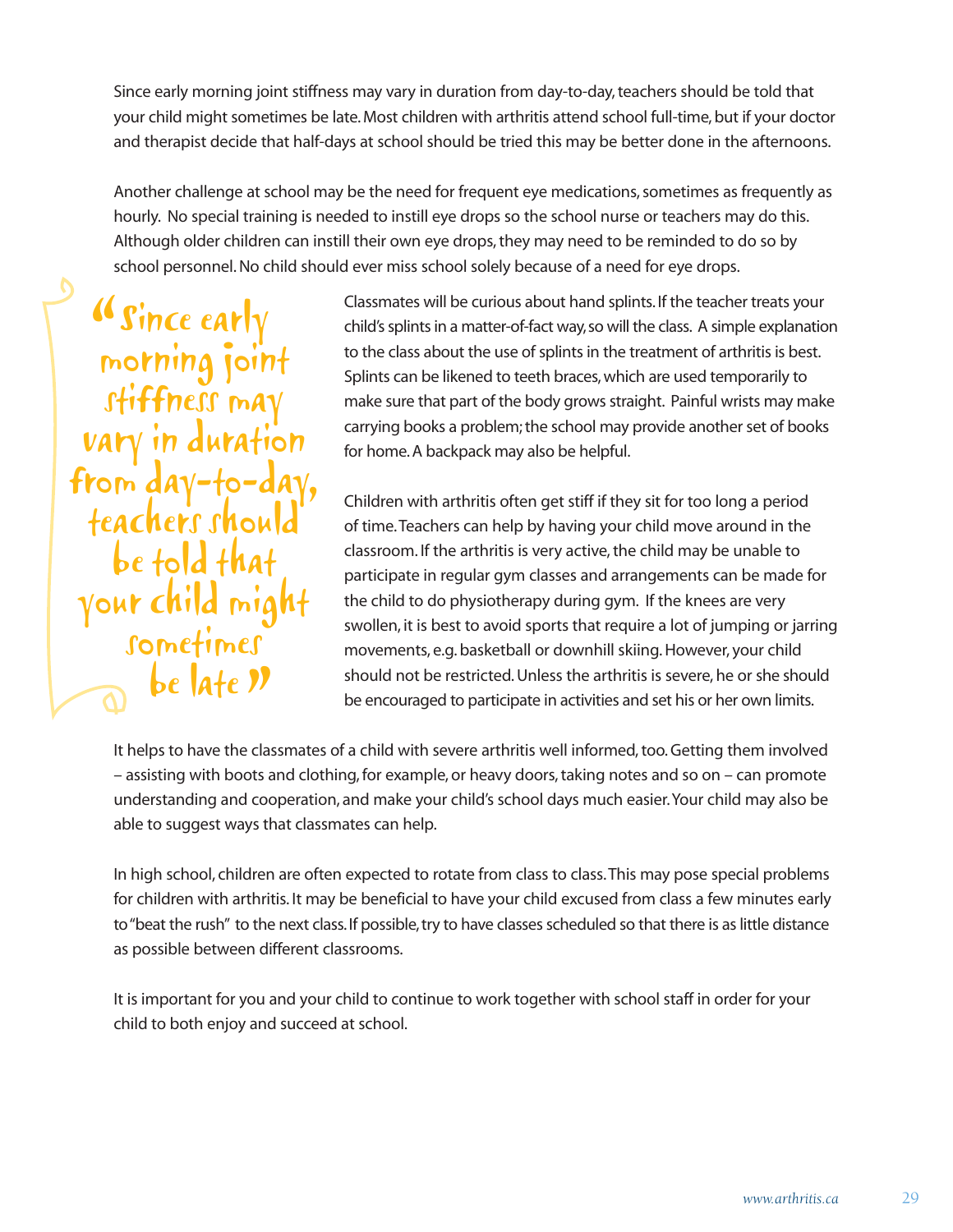# Adolescence

**A**dolescence is a particularly challenging time, as one of the main developmental tasks of adolescence is separating from the family and learning to fit in and become independent.

> Living with arthritis just adds to the challenges of adolescence. You should encourage your child to pursue and enjoy active friendships. If there is an overly involved relationship between teen and parents, independence will be harder to attain.

> > Adolescents, like everyone else, need someone to talk to about their problems. Doctors, nurses, therapists, social workers and teachers can help during these difficult years. It is also important to encourage older children to assume more responsibility for taking their medications on time, reporting any joint symptoms or medication side effects, and following an exercise program. These responsibilities will help to prepare them for the transition to adult health care if continued care to manage their arthritis is needed.

# Aims of Therapy

**E**ach child with arthritis is an individual with his or her own unique needs and reactions. The treatment program must be designed by the arthritis team – you and your child, the doctor, nurse, ophthalmologist, orthopedic surgeon, therapists, social worker, dietician and teachers, to suit each child. In general, the treatment aims for your child will be to:

| Achieve normal physical, social and<br>intellectual development;                 |
|----------------------------------------------------------------------------------|
| <b>Achieve and maintain an acceptable</b><br>functional range of joint movement; |
| <b>Achieve emotional acceptance of any</b><br>physical limitations;              |
| <b>Attend a regular school;</b>                                                  |
| <b>Relate to other children and,</b>                                             |
| <b>Assume responsibility for his/her</b><br>own health.                          |
|                                                                                  |



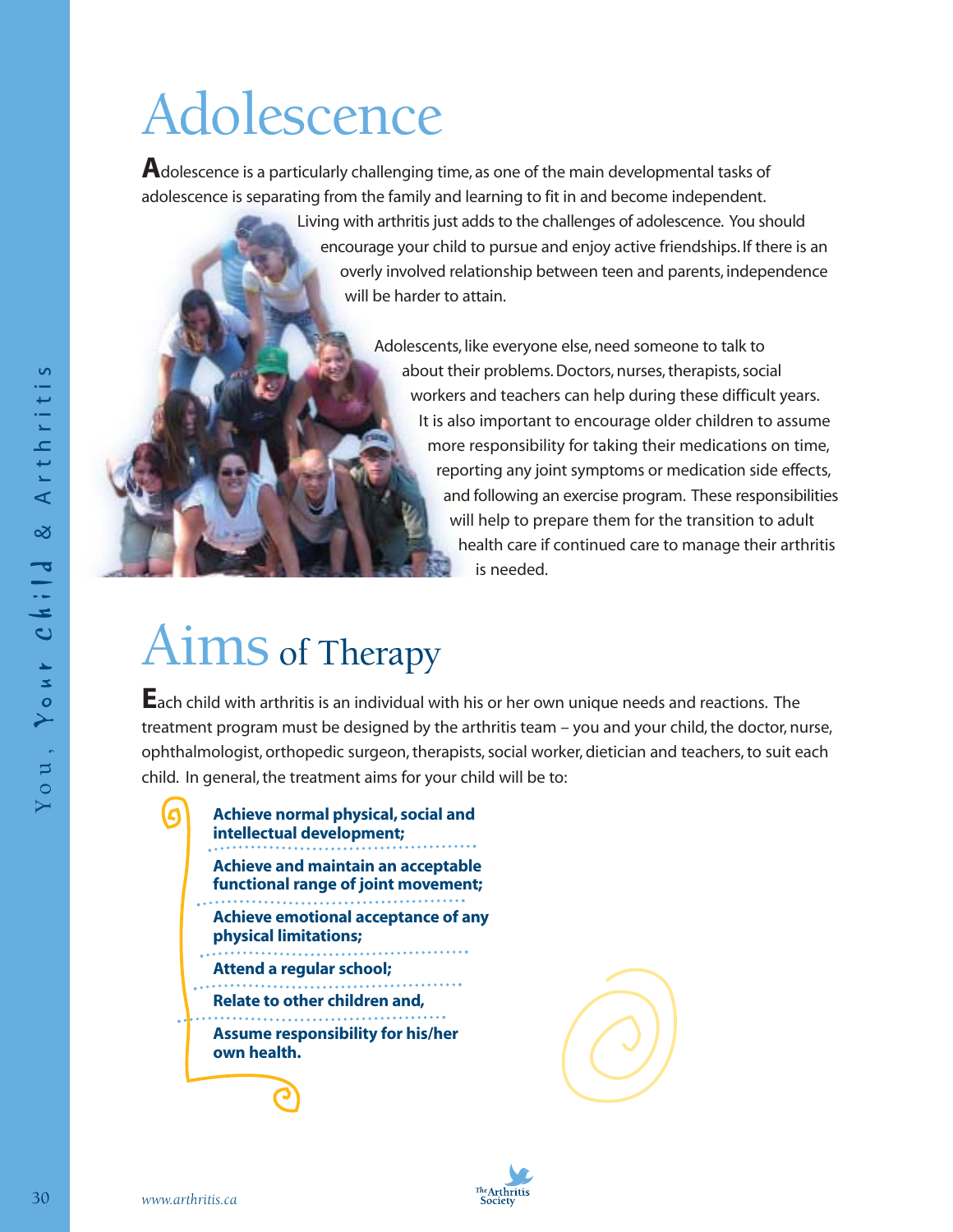# A Word of >Encouragement

**I**n the majority of children with mild forms of arthritis, it is usually easy to adapt so that there is almost no impact on lifestyle at school or at home. Children with more severe arthritis have to learn to cope with life's difficulties at an early age. They may have to overcome pain, depression, separation from family and friends during hospitalizations and limitations on their ability to do things and have fun. They must take on the responsibility of an exercise program and take medication on a regular basis. But with guidance and encouragement from the arthritis team and the family, these can be growing experiences. The child who has overcome his or her illness grows up to be a unique and special person.

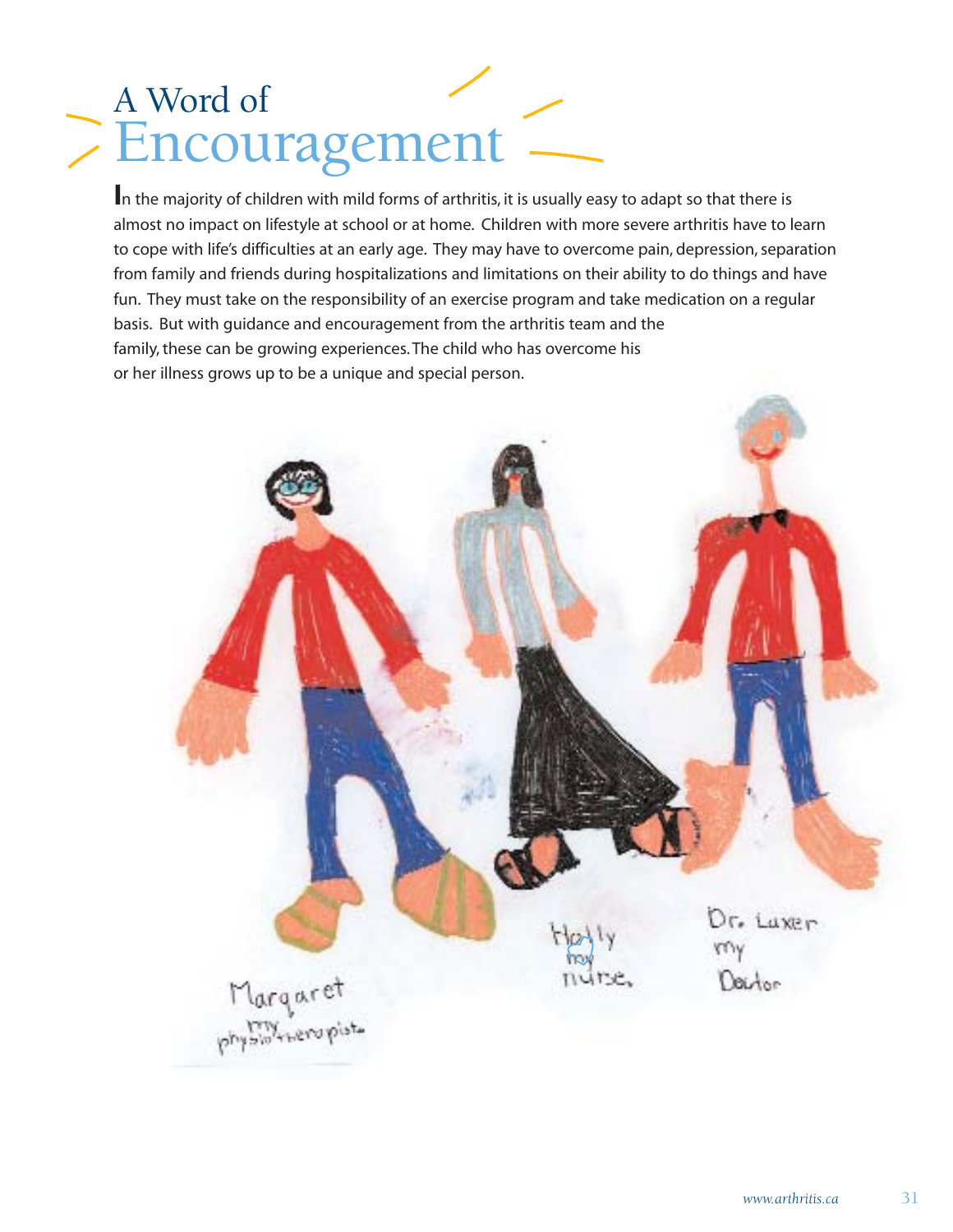# Research

**N**ow, more than ever, advances in research technology are bringing scientists closer to finding causes, cures and perhaps even a form of prevention for juvenile idiopathic arthritis. Not long ago, juvenile idiopathic arthritis was still considered to be a form of adult rheumatoid arthritis. Now that JIA is recognized as a unique disease, research will be even more important. Research is pivotal in understanding how the body works, disease mechanisms, determining the "natural" history of diseases, developing and testing new treatments and helping to improve the quality of life for children with JIA. It is only through research efforts of dedicated individuals that further advances for the care of children with JIA will be achieved. Remember that your child's current care is the result of previous research. Canadian pediatric rheumatologists across the country are at the forefront of many of the research efforts into the causes, management and cures for juvenile idiopathic arthritis. In fact The Arthritis Society funds leading-edge research projects that bring



new insights and lead to new and better treatments for JIA. Ask your health care team about new and ongoing research studies on JIA.

> Research is pivotal understanding how the body works

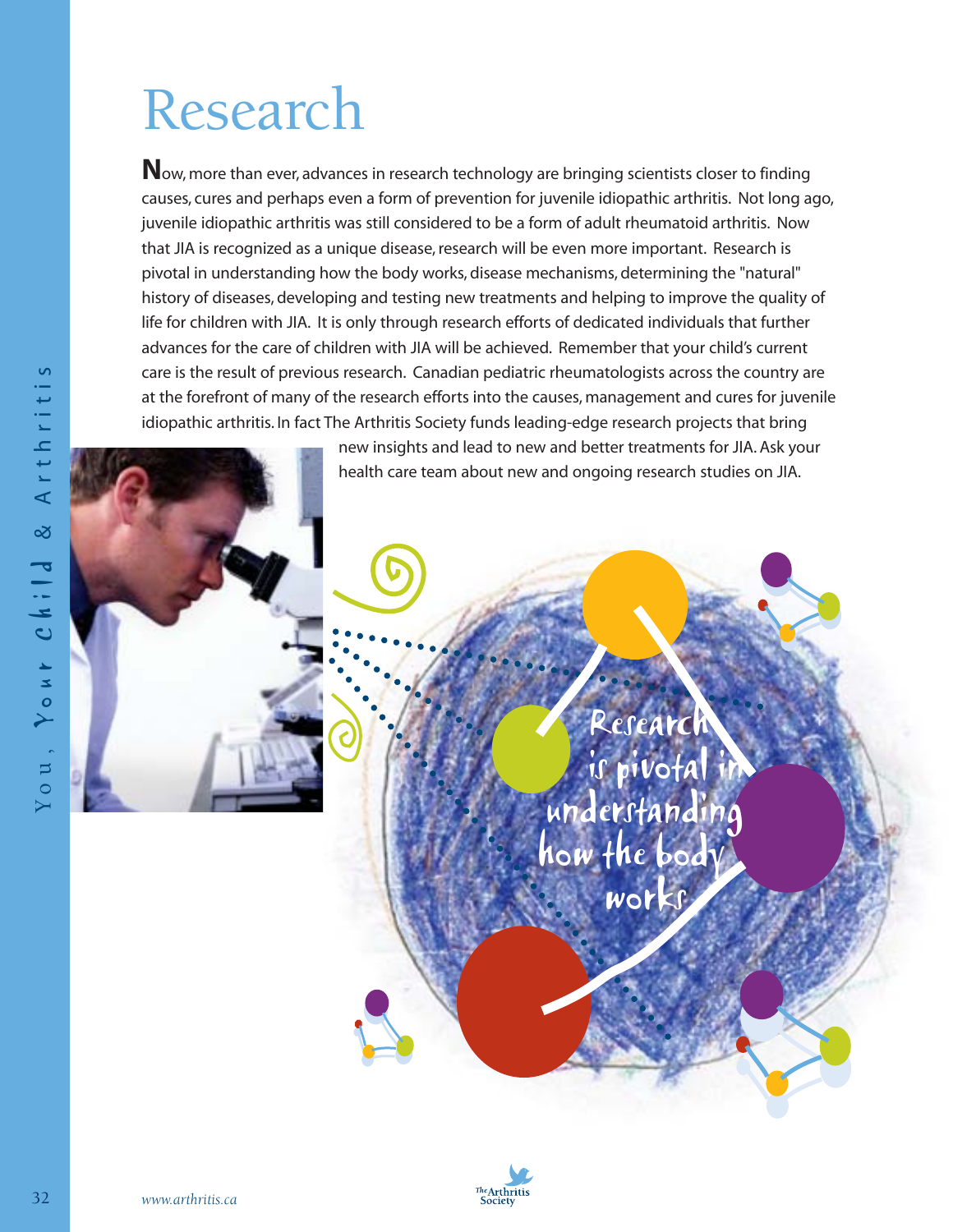# Alternative Therapies

You will frequently hear people swear by many different remedies for arthritis. Some examples include avoidance of certain foods, new medications, reflexology and iridology. Some of these may have merit while others make exaggerated claims of cure. It is understandable that people will elect to try certain forms of, "alternative medicine", especially when standard medications may not have been extremely helpful. Make sure that your child's doctor and other members of the health care team are aware that you may be seeking such remedies for your child. They will explore the potential risks and benefits of such approaches and help to ensure that there are no adverse drug interactions with your child's medications and alternative therapies.

# A Note to Parents

Parents are an important part of the overall "team", and as such, should be as well informed as possible. When you have questions, write them down before the clinic appointment so that they are not forgotten. Please bring or have available a list of all your child's medications and supplements (including name, dosage, frequency of administration) for the clinic appointment. Feel free to question your doctor about medications and other parts of the treatment plan, and make sure that you understand the reasons behind all the recommendations.

You may also gain a great deal of insight by talking to other families of children with arthritis. Your clinic will likely have various resources from which you can obtain further information about JIA. Your local branch of the Arthritis Society will also be able to provide you with helpful information.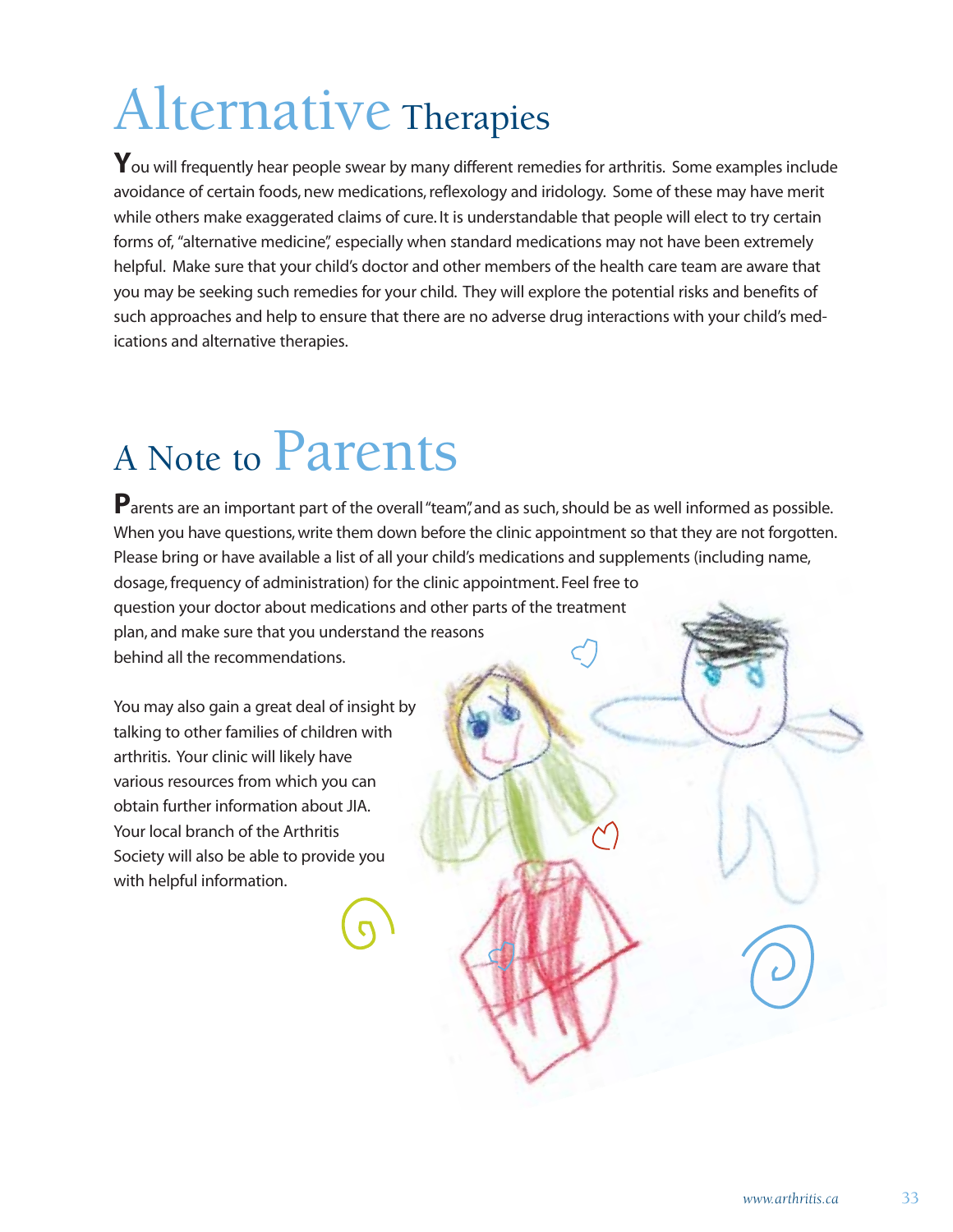# Common Arthritis Terms

#### I. GENERAL

#### **Arthritis**

A word derived from the Greek "arthron," meaning "joint", and "itis," meaning inflammation. Thus, arthritis means inflammation of one or more joints.

#### **Cartilage**

Smooth glistening structure that lines the ends of bones and allows them to glide smoothly.

#### **Enthesitis-Related-Arthritis**

A form of JIA in which arthritis is associated with inflammation of entheses (where tendons insert /attach to bones) or enthesitis. Usually affects boys over the age of 10 and can affect the back.

**Flare** (or exacerbation) The term used for those times when arthritis is at its worst. Flares are common during juvenile arthritis, but usually become less severe over time.

#### I**mmune System**

The body's defense system against infection; it is overly active in some forms of arthritis. It may respond inappropriately to infection or mistakenly identify something in the body as an infection, causing continuous inflammation.

#### **Inflammation**

A bodily response to injury characterized by redness, swelling, heat and pain. JIA involves inflammation of the joints that is not caused by any injury or known infection.

#### **Joint**

The site where two or more bones meet, binding the bones firmly together and permitting movement between them. A joint may be a hinge (elbow or knee) or a ball-and-socket (shoulder or hip). The ends of the bones are covered with cartilage so they can glide over each other

easily. Most joints are surrounded by a thin lining (synovium). In arthritis, this lining becomes inflamed.

#### **Juvenile Idiopathic Arthritis** (JIA)

The term commonly used to describe chronic arthritis in childhood. JIA generally has a much better outcome and is very different from adult rheumatoid arthritis.

#### **Leg-Length Discrepancy**

A difference in the length of the two legs that may be caused when arthritis affects one knee more than the other, causing the more affected leg to grow faster.

#### **Morning Stiffness**

Joint stiffness occurring after the joint has been kept immobile overnight. The duration of the morning stiffness is one indication of how much inflammation the child has in the joints.

#### **Oligoarticular Juvenile Idiopathic Arthritis**

A form of JIA in which four or fewer joints are affected.

#### **Polyarticular Juvenile Idiopathic Arthritis** A form of JA in which five or more joints are affected.

#### **Prognosis**

The best estimate of the course of a disease and how its progress may affect a child's growth and development.

#### **Psoriatic Arthritis**

A form of JIA in which arthritis occurs in association with psoriasis (scaly red rash).The arthritis may start before the skin rash.

#### **Remission**

A term used to describe the times when the arthritis seems to have disappeared. The first remission may be permanent and the child may never have arthritis again.

#### **Synovium**

The inner lining of the joint, which produces synovial fluid, which bathes and nourishes the cartilage. In Juvenile Idiopathic Arthritis, it is actually the synovium, which is inflamed. This is called "synovitis".

#### **Systemic Juvenile Idiopathic Arthritis**

The form of juvenile idiopathic arthritis, which also produces high fevers, a rash, swollen glands, enlarged liver and spleen and may involve inflammation of the lining of the heart or lungs.

#### **Tendon**

A band of tough, rope-like tissue, which attaches muscle to bone so that the muscles can move the joint.

#### **Uveitis**

(also known as iritis or iridocyclitis) Inflammation inside the eye(s) that can cause damage to the iris without any pain or evident redness.

II. MEMBERS OF THE HEALTH-CARE TEAM

#### **Dietician**

A member of the health-care team who specializes in the evaluation of nutrition, and ensuring an appropriate dietary program best suited to the individual child's needs.

#### **Occupational Therapist** (OT)

A specialist who will help your child adjust to the demands of living, school and play. An OT can show your child how to perform ordinary tasks and activities with ease of movement and minimal pain and discomfort. When necessary, an OT can also provide your child with devices (such as modified pencils and eating utensils) to make things easier.



 $\mathsf{v}$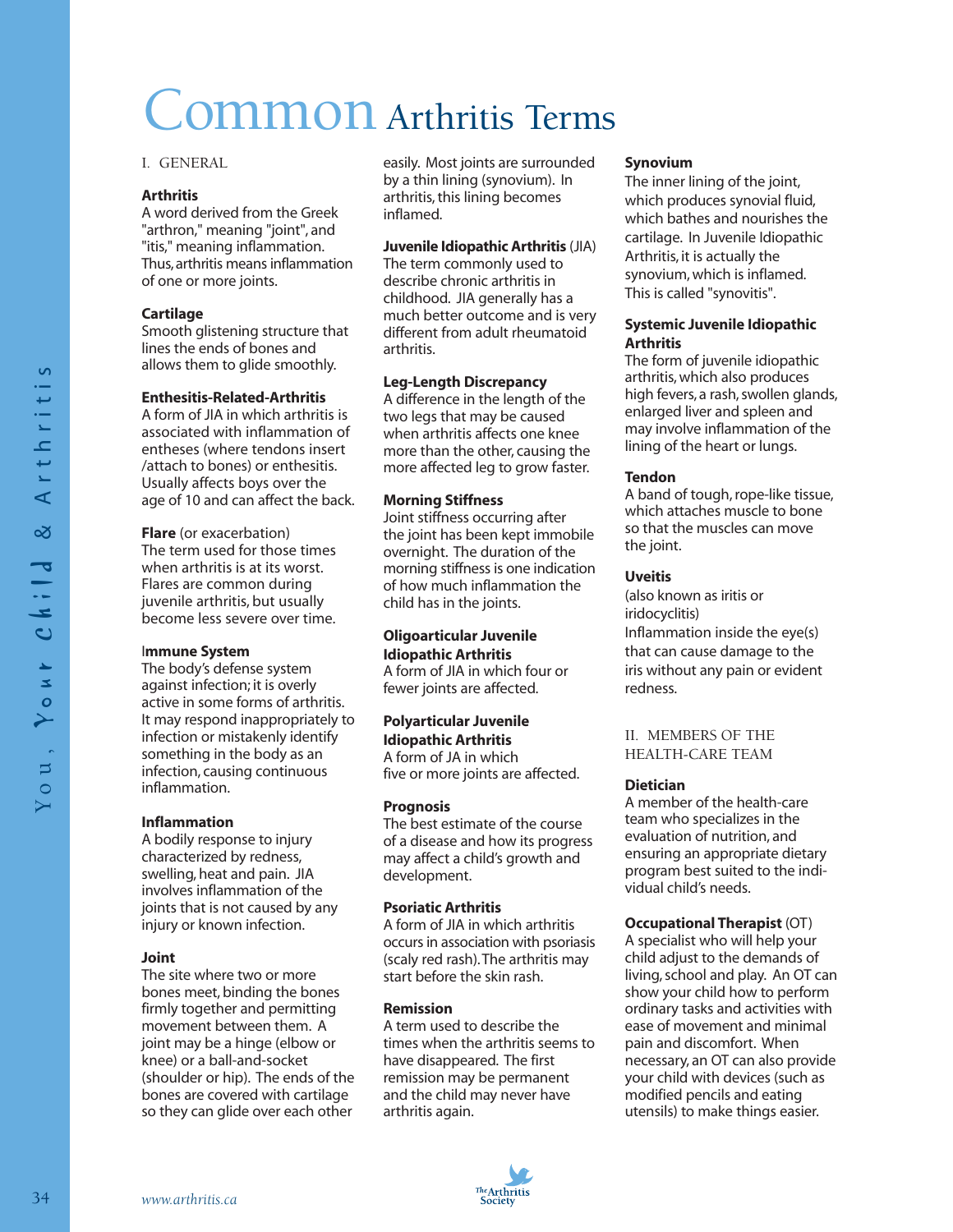#### **Ophthalmologist**

A medical doctor with specialized training in the examination, diagnosis and treatment of eye diseases.

#### **Optometrist**

A university/college graduate who goes on to have special training in performing eye examinations, prescribing glasses and fitting contact lenses. They are not physicians (i.e. not medical doctors) and do not perform surgery. In some areas they may be allowed to prescribe medications. [We recommend that treatment for uveitis and related eye problems, once diagnosed, be done under the care of an ophthalmologist]

#### **Orthodontist**

A dentist who specializes in preventing and treating problems with the development of the teeth and jaw.

#### **Orthopedic surgeon**

A medical doctor with specialized training in the examination, diagnosis and treatment of bone and joint disorders, with special expertise in the surgical treatment of these disorders.

#### **Pediatrician**

A medical doctor with specialized training in the examination, diagnosis and treatment of disorders of childhood and adolescence.

#### **Pediatric Rheumatologist**

A medical doctor with specialized training in the examination, diagnosis and treatment of disorders of childhood and adolescence, as well as the examination, diagnosis and treatment of bone and joint disorders in childhood and adolescence, with special expertise in diseases of inflammation.

#### **Physiotherapist**

A specialist in physical therapy and splinting who will help design the exercise program for your child. The physiotherapist will also monitor the movement in individual joints as well as the strength of the muscles around the joints. The physiotherapist will continually modify the exercise program to meet your child's needs.

#### **Psychologist**

A member of the health care team with specialized training in the diagnosis and evaluation of emotions, and the role that emotions play in people with chronic illness.

#### **Rheumatologist**

A medical doctor with specialized training in the examination, diagnosis and treatment of bone and joint disorders, with special expertise in diseases of inflammation.

#### **Social Worker**

A member of the health care team who specializes in helping you and your family adjust to a chronic illness. Social Workers also have particular expertise regarding community resources (e.g. educational, transportation, financial) that can benefit you and your family.

III. COMMON LABORATORY AND DIAGNOSTIC TESTS

**ANA** (antinuclear antibody) A protein detected by a blood test that is useful for identifying children who are at a risk of developing uveitis (inflammation of the eye)

#### **Arthroscopy**

A procedure done while the patient is under general (or occasionally local) anesthetic. A small tube is inserted into the joint, allowing the surgeon to actually look inside and take a

small snip of synovium (a procedure called a "biopsy"). Arthroscopy is sometimes needed to help diagnose the cause of the child's arthritis.

#### **ESR**

(erythrocyte sedimentation rate) A blood test that often is a measure of the total inflammation in the body.

#### **HLA B27**

A genetic marker that may be helpful in diagnosing enthesitisrelated-arthritis.

#### **MRI**

A type of "X-Ray" (but without radiation) that examines joints and surrounding structures using magnetic fields. Excellent pictures of the inside of the joint are obtained. The test takes about one hour, and the child has to lie still. Sometimes, the doctors and nurses in the MRI unit will have to give your child a mild sedative to allow them to lie still for the test.

#### **Rheumatoid Factor**

A blood test which is positive in adults with rheumatoid arthritis and in a very few older children who have polyarticular JIA.

IV. COMMONLY USED TREATMENTS AND MEDICATIONS

#### **Anti-Inflammatory**

A medication that helps to reduce inflammation in the joints.

#### **Insoles**

Devises placed in shoes to keep the foot in a position of improved function.

#### **Lift**

A raise put in or on the shoe worn on the shorter leg so that the legs are of equal length when walking.